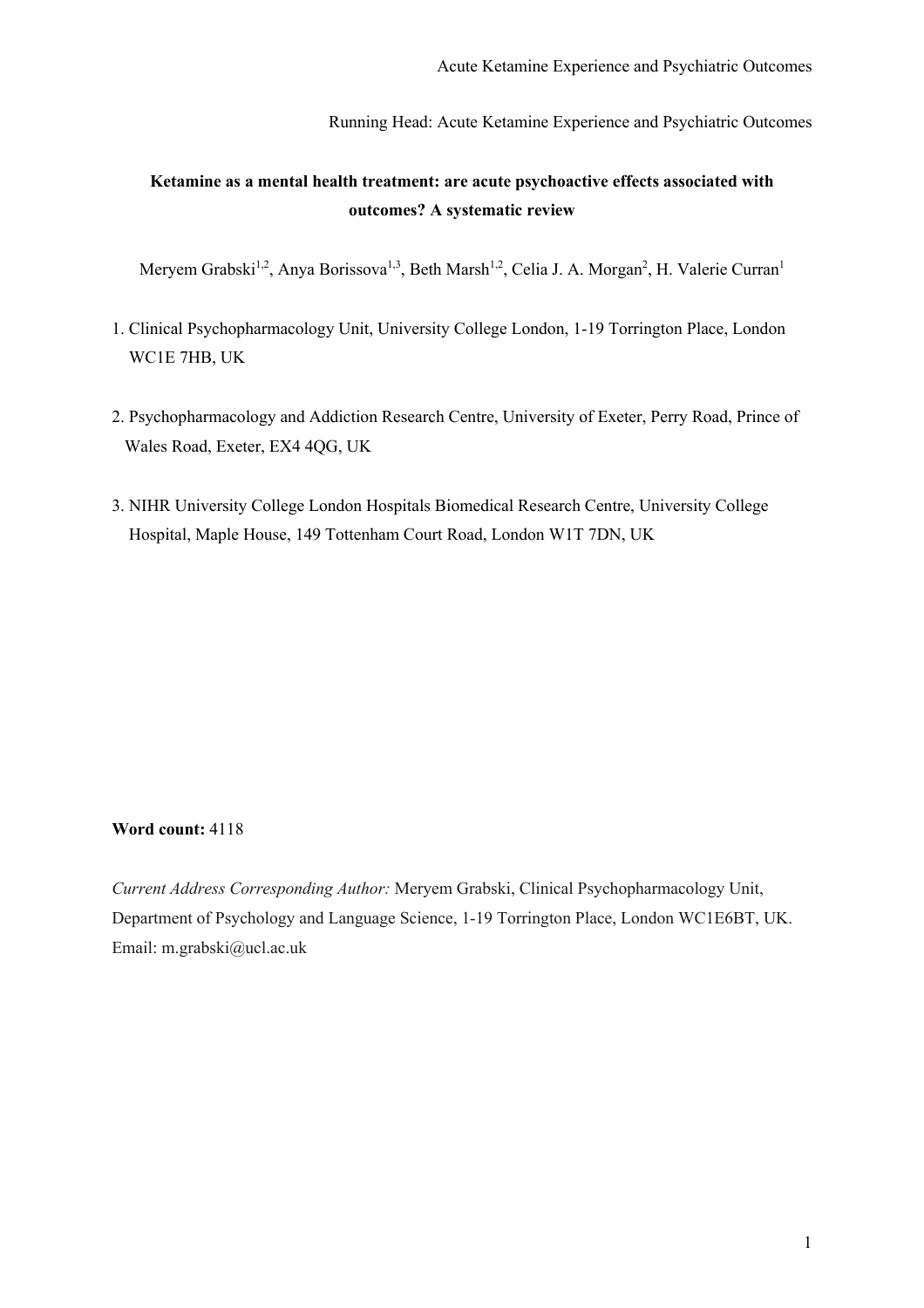#### **Abstract**

Esketamine was recently licensed by the US Food and Drug Administration (FDA) and European Drug Agency (EDA) for use in treatment resistant depression (TRD), and promising research indicates ketamine as a possible treatment in other mental health conditions. While the underlying mechanisms remain unclear, it has been hypothesized that acute psychoactive effects during ketamine administration may be associated with psychiatric treatment efficacy. We systematically reviewed the evidence for this association. The databases Medline, Embase and PsychInfo were searched up to June 2019. Studies were included if they enrolled adults with a psychiatric diagnosis, assessed acute psychoactive effects using a quantitative measure, and reported on the relationship between acute effects and treatment outcome. We included 21 studies, involving 891 patients. Seventeen studies assessed patients with depression (TRD [k=14]), three assessed substance use disorders, and one assessed social anxiety disorder. Overall, 41 associations were assessed, of which 26% were significant. The studies reviewed displayed great variability in terms of methodology and quality of reporting. The most commonly assessed effect was dissociation, measured by the CADSS. Our results suggest that the CADSS total is not consistently associated with antidepressant outcomes. Apart from this, the current literature is too limited to draw definite conclusions on the presence of an association between acute psychoactive effects and mental health outcomes. The field would benefit from consistently employing *a priori* hypotheses, more transparent reporting and sufficiently powered statistical analyses. Furthermore, the use of a broader range of assessments tools of acute psychoactive effects during ketamine administration would be beneficial.

**Key words:** review, ketamine, mental health, psychotomimetic effects, dissociative effects, psychedelic effects, mystical experience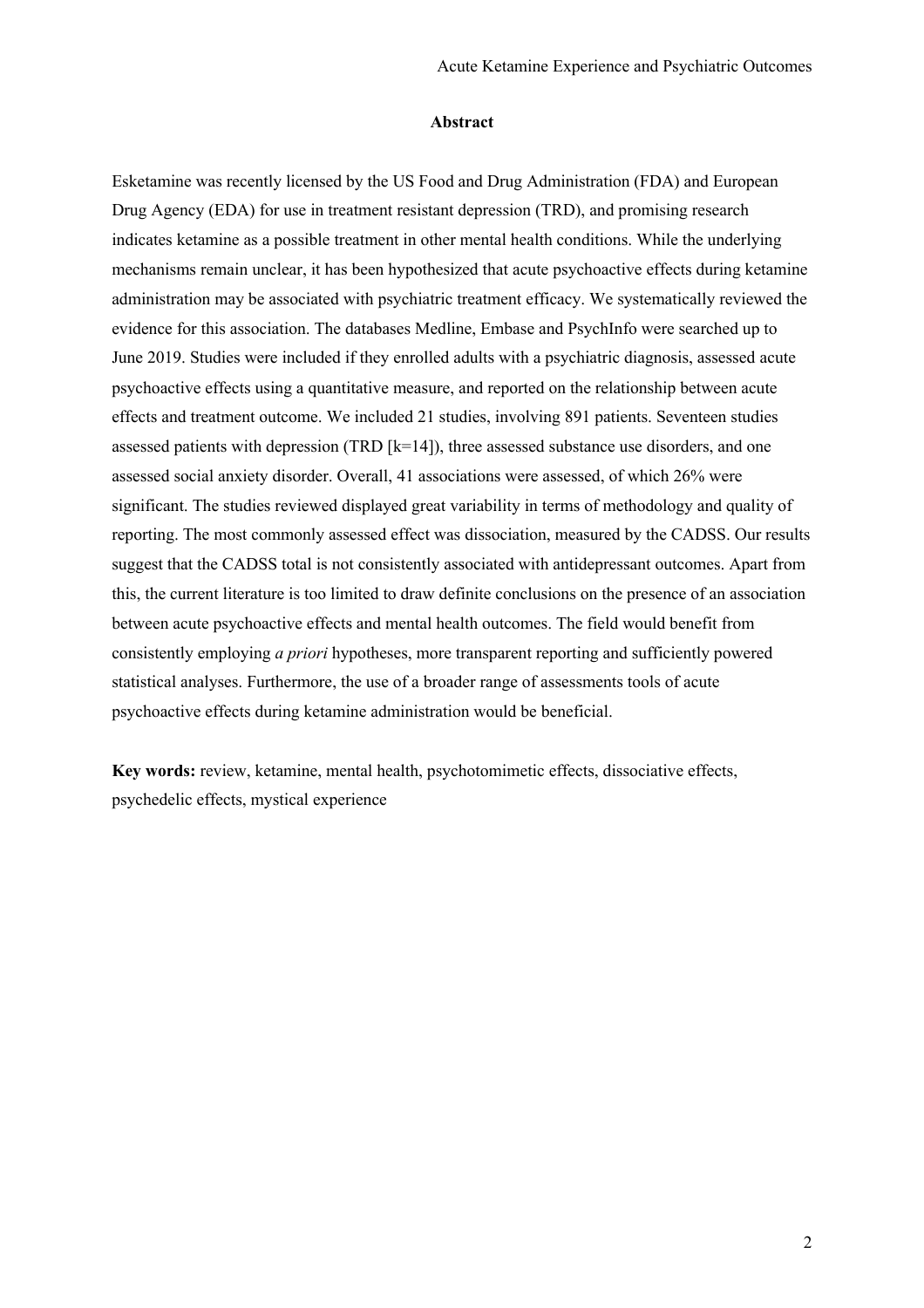# **Ketamine as a mental health treatment: are individual differences in drug experience associated with outcomes? A systematic review**

#### **1. Introduction**

Esketamine, an analogue of the glutamate N-methyl-D-aspartate (NMDA) receptor antagonist ketamine, has recently been approved by the Food and Drug Administration (FDA) of the United States and the European Drug Agency (EDA) as a pharmacotherapy for treatment resistant depression (TRD). Despite much research supporting the antidepressant effects of subanaesthetic doses of ketamine, and some research into other mental health conditions such as generalized anxiety disorder  $(1)$ , obsessive compulsive disorder  $(2)$ , and substance use disorders  $(3, 4)$  the mechanisms underpinning these effects remain unclear. It has been suggested that the acute psychoactive effects of subanaesthetic doses of ketamine may be associated with its therapeutic benefits, rather than being inconsequential or unwelcome side effects. We use the term 'acute psychoactive effects' to describe subjective symptoms, including dissociative, psychotomimetic and 'mystical' effects experienced during or shortly after ketamine administration. Determining whether these effects are related to treatment efficacy is crucial to optimize ketamine's therapeutic potential.

The acute psychoactive effect that has been most widely investigated in antidepressant ketamine studies is dissociation. Symptoms induced by dissociative drugs can range from feelings of detachment from oneself and one's environment, disorientation, confusion and changes in sensory perception to hallucinations and memory loss. In the context of therapeutic ketamine infusions, dissociation is usually mild to moderate and subsides shortly after drug administration. An increase in prefrontal extracellular glutamate during ketamine administration is considered to contribute to these transient effects (5). There is a sizeable body of research to support a 'glutamate hypothesis' of depression, whereby pathophysiology is associated with reduced prefrontal glutamate and clinical remission with normalising glutamate levels (6). Several studies have found a relationship between dissociative symptoms during ketamine administration and depression outcomes, which gave rise to the hypothesis that increases in dissociation during ketamine administration might be related to the therapeutic efficacy of ketamine via increased glutamate activity in the brain (7).

Similar to dissociative effects, sub-anaesthetic doses of ketamine can induce transient 'psychosislike'- symptoms including hallucinations, persecutory ideas, and altered cognition (8). These "psychotomimetic effects' have been investigated particularly in the context of ketamine as a 'model' for schizophrenia (9). The assessment of psychotomimetic effects is now common practice in studies administering sub-anaesthetic doses of ketamine. However, the literature on a potential relationship between ketamine induced psychotomimetic effects and treatment outcomes is less established than for dissociative effects. However, it is feasible that the psychotomimetic properties of ketamine are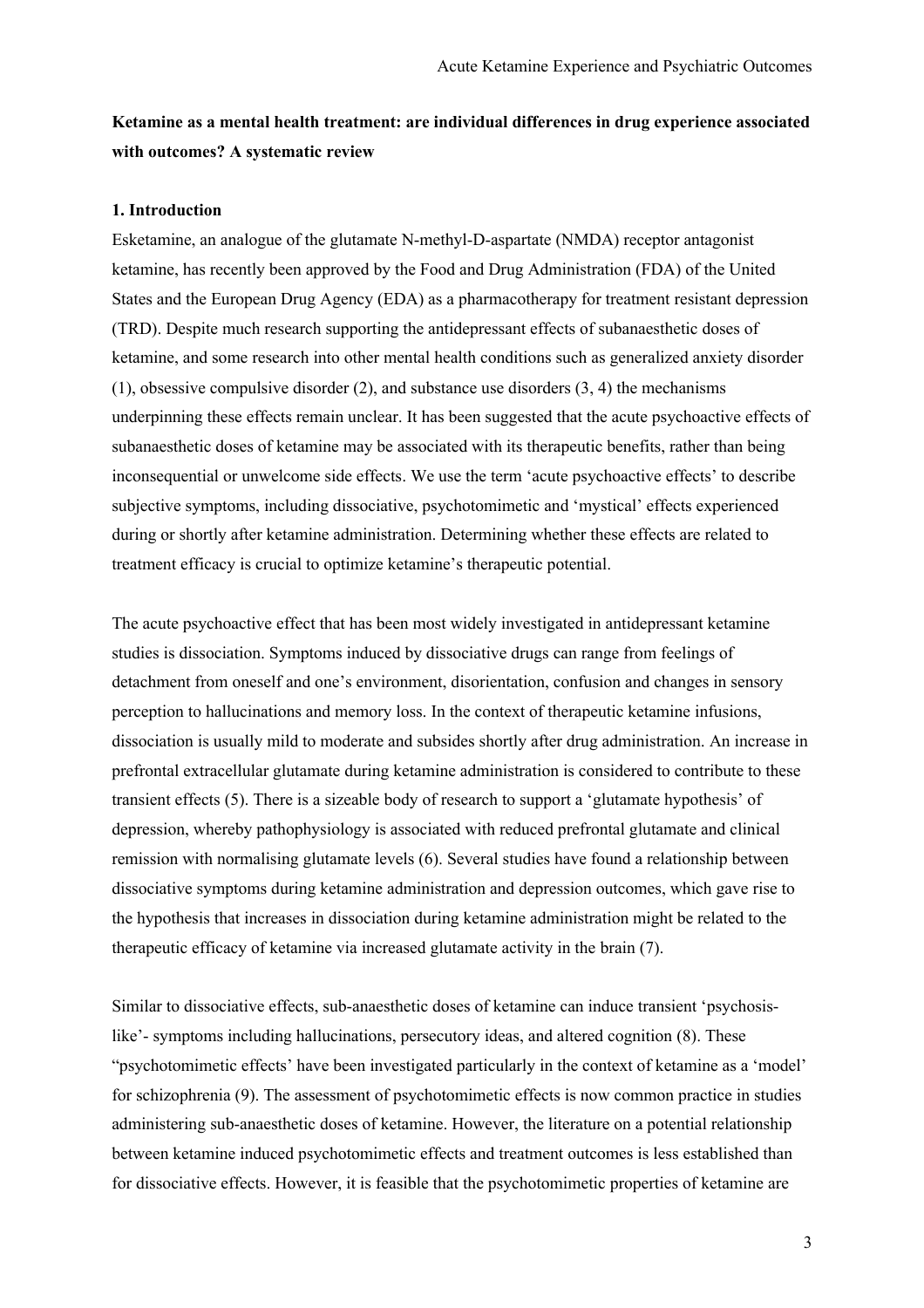important for treatment outcomes partly due to their similarities with hallucinogenic drugs, as discussed below.

The importance of the immediate experience of a psychoactive drug on therapeutic outcomes received initial attention in the 1950s, when scientific investigation on therapeutic substances such as lysergic acid diethylamide (LSD) began (10). Fostering and integrating drug induced shifts in perspective has been an essential component of psychedelic therapy and has led to a specific focus on the context (i.e. set and setting) in which the drug is administered. Here "set" refers to the psychological context and "setting" to the environmental context in which the psychedelic drug experience occurs. The aim is to create a comfortable, non-judgemental environment and provide psychological support to aid the recovery of the patient. Recent studies found that measures of mystical experience during psilocybin administration were positively related to subsequent antidepressant response (11, 12), and smoking cessation success (13). Furthermore, these studies paid close attention to the idea of "set" and "setting": psychological guidance was given before, during and after the psychedelic experience and a low lit, 'living-room-like' space was provided.

Though ketamine, like psilocybin, has been described as giving rise to mystical experiences, few studies have investigated whether these experiences are positively related to subsequent psychiatric benefits. One recent study found that greater intensity of mystical experiences during ketamine was related to global improvement in dependent cocaine users (14). Interestingly no psychological guidance was given in this study.

Distinguishing the mechanisms by which ketamine exerts its therapeutic benefits is key to effective treatment implementation. Therefore, elucidating the relationship between acute ketamine experience and psychiatric outcomes would have several benefits. If acute psychoactive effects were found to predict clinical outcomes, they may be utilized as a precise, objective measure of the likelihood of treatment success, allowing clinicians to identify patients for whom ketamine treatment may be most beneficial. Furthermore, it would be important to establish whether this relationship is contingent on the provision of a supportive context (ie. set and setting) or whether these effects can also occur "spontaneously". This could inform the development of treatment protocols and training for clinical staff to enhance and support the integration of acute psychoactive effects.

Conversely, it may be that acute psychoactive effects are unrelated to treatment outcomes. This would strengthen the rationale for developing similar drugs without ketamine's hallucinogenic or dissociative effects, which some patients may find distressing. Initial research into the antidepressant efficacy of NMDA receptor antagonists without these side-effects have shown promising results pre clinically, though none have robustly replicated the antidepressant properties of ketamine in humans (15, 16).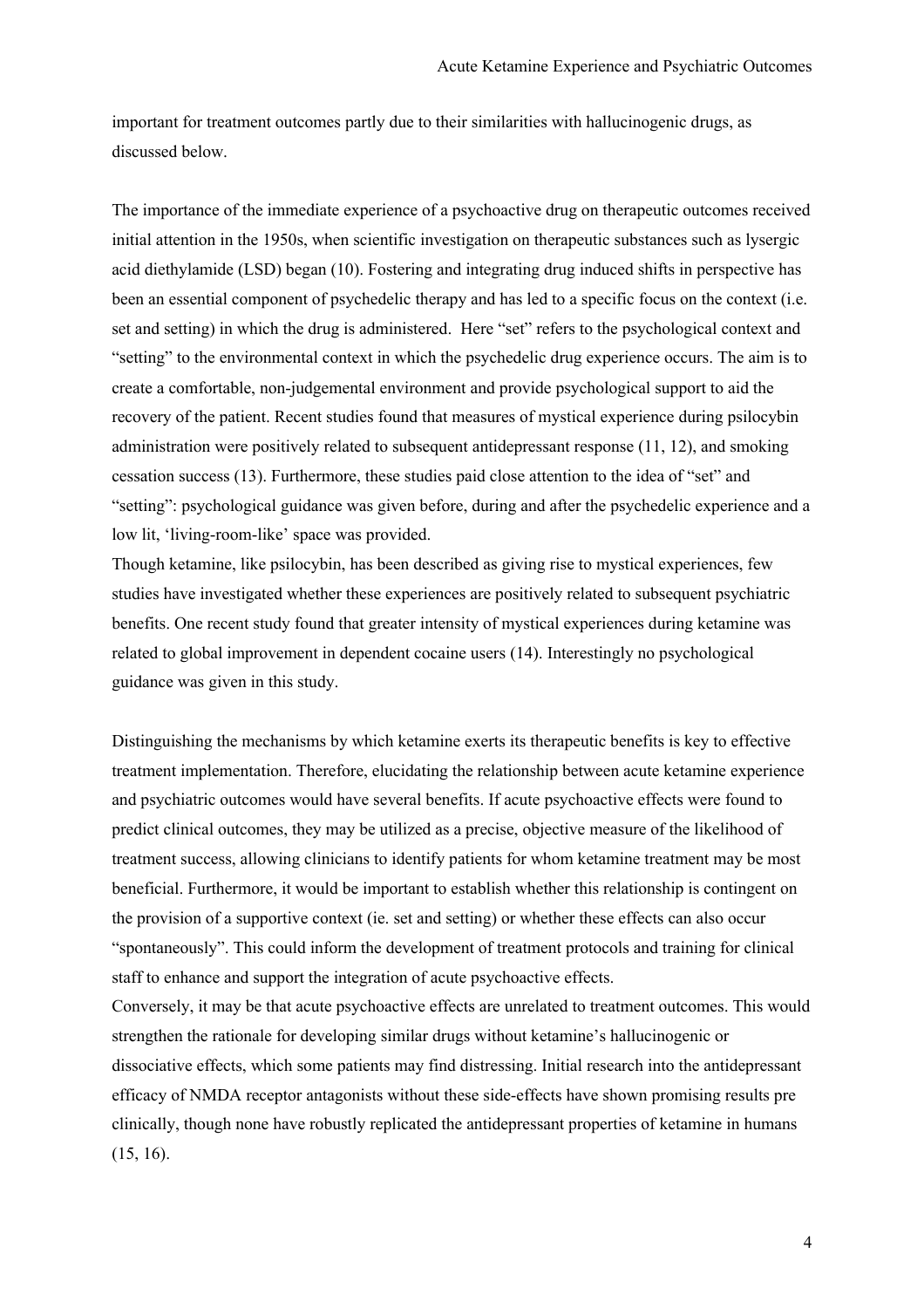Despite the proposed link between acute psychoactive effects and mental health treatment outcomes, it is unclear whether any conclusions can be drawn from the extant literature. To our knowledge, no publication has yet systematically reviewed existing articles which report on this relationship in a wide range of mental health conditions. We therefore conducted a systematic review of the literature to investigate the relationship between acute psychoactive effects and treatment outcomes in psychiatric populations.

# **2. Methods**

# **2.1. Search strategy**

The literature was searched using the electronic databases Medline, Embase and PsychInfo up to June 11<sup>th</sup> 2019. No other sources were searched. Searches were limited to peer reviewed papers written in English and involving humans. We used the following general keywords for the search: ketamine, esketamine, arketamine, experienc\*, dissoc\*, mystic\*, psychedel\*, psycho\*, effect\*, react\*, anxi\*, respon\*, hallucin\*, CADSS, BPRS, HMS, altered states of consciousness, spiritual, mental, depress, mood, psychiatric, addict\*, abus\*, misus\*, dependen\*, substance, suicide\*, schizo\*, psycho\*, trauma\*, dement\*.

Search results are presented in Figure 1. A.B., B.M. and M.G. reviewed the electronic titles and selected the full text articles to be included. A 10% check was conducted independently by A.B. and M.G. on records they had not reviewed previously, and agreement was 100%.

### **2.2. Selection criteria**

Studies were included to be reviewed if they met the following criteria: samples were comprised of participants of 18 years or older, studies reported on the administration of ketamine as a treatment for a mental health condition, participants had a clinical diagnosis of a mental health condition, the effect of ketamine treatment on a mental health outcome was reported, an aspect of an acute psychoactive effect (dissociation, psychotomimetic effects, mystical experience etc.) was assessed during treatment administration using a quantitative measure, and studies reported on the relationship between the acute experience and the mental health outcome.

Studies were excluded if their sample size was smaller than five, or if the measures of acute psychoactive effects assessed symptoms related to the primary diagnosis. For example, an assessment of suicidal ideation during ketamine administration in a sample of depressed patients was considered not to be distinguishable from the underlying diagnosis, and therefore not acceptable as an 'acute psychoactive effect'.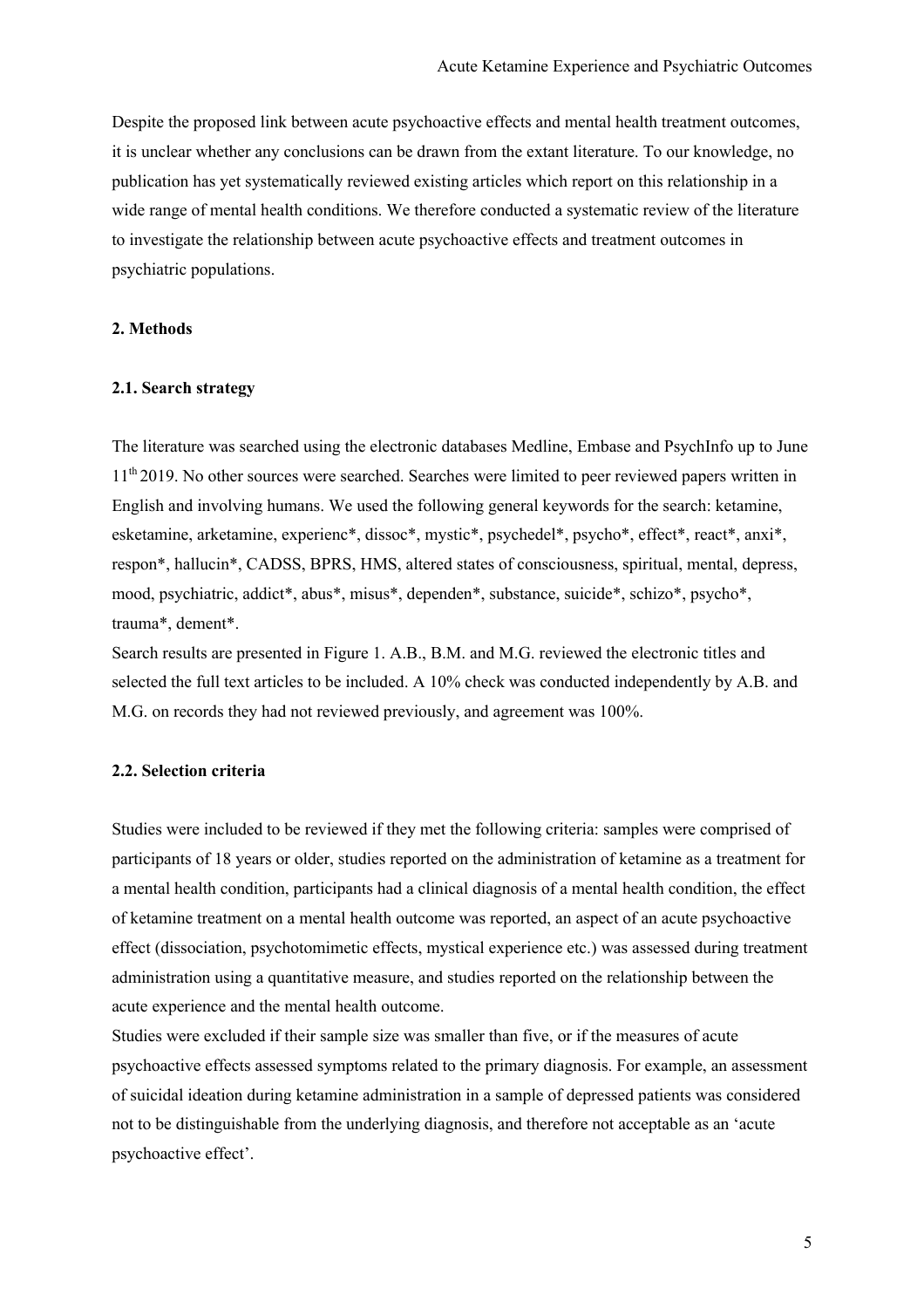### **2.3. Data extraction**

The following information was coded for each of the studies: number of participants per study, number of participants included in the calculation of the relationship between acute experience and treatment outcome, main diagnosis of patients, gender distribution, mean age, study design, route of ketamine administration, dose and duration of ketamine administration, measure used to assess the main outcome, assessment time-points main outcome measure, measure used to assess acute psychoactive effects, assessment time-points acute psychoactive effects, any reference in study set-up to set and setting (eg. provisions of psychological guidance, provision of specific environment) and result of outcome and experience association.

If available, comorbidities, number of ketamine infusions, and source statistics were also extracted. If the primary diagnosis was depression, the following additional information was extracted: presence of treatment resistance, definition of treatment resistance and use of concomitant antidepressants. Age and gender means were adjusted for study sample size. Standard deviations therefore could not be calculated.

Data extraction was carried out by M.G. and a 100% check was conducted by A.B. and B.M. Any discrepancies identified were resolved by mutual consent.

#### **2.4. Rationale for not conducting meta-analyses**

As source statistics sufficient for effect size calculations were not reported in most cases, a metaanalysis was not conducted. In addition, there was substantial heterogeneity of study designs and assessment tools used and the majority of studies included did not test an *a priori* hypothesis about associations between mental health outcomes and acute psychoactive effects, but simply carried out a post-hoc analysis.

#### **3. Results**

Following full text review 31 studies were identified for data extraction. At the point of data extraction, we found that several publications included overlapping or identical datasets (17-28). In order to avoid repeatedly reporting on the same sample in this review, we decided to only include those publications reporting on pooled datasets of the above studies and to treat those pooled samples as one (29, 30). We therefore also refrained from extracting information on differences found between studies within the pooled dataset. This left 21 studies, with an overall sample size of 891 for final review (Tables 1 and S1). Results have been summarized by diagnoses below.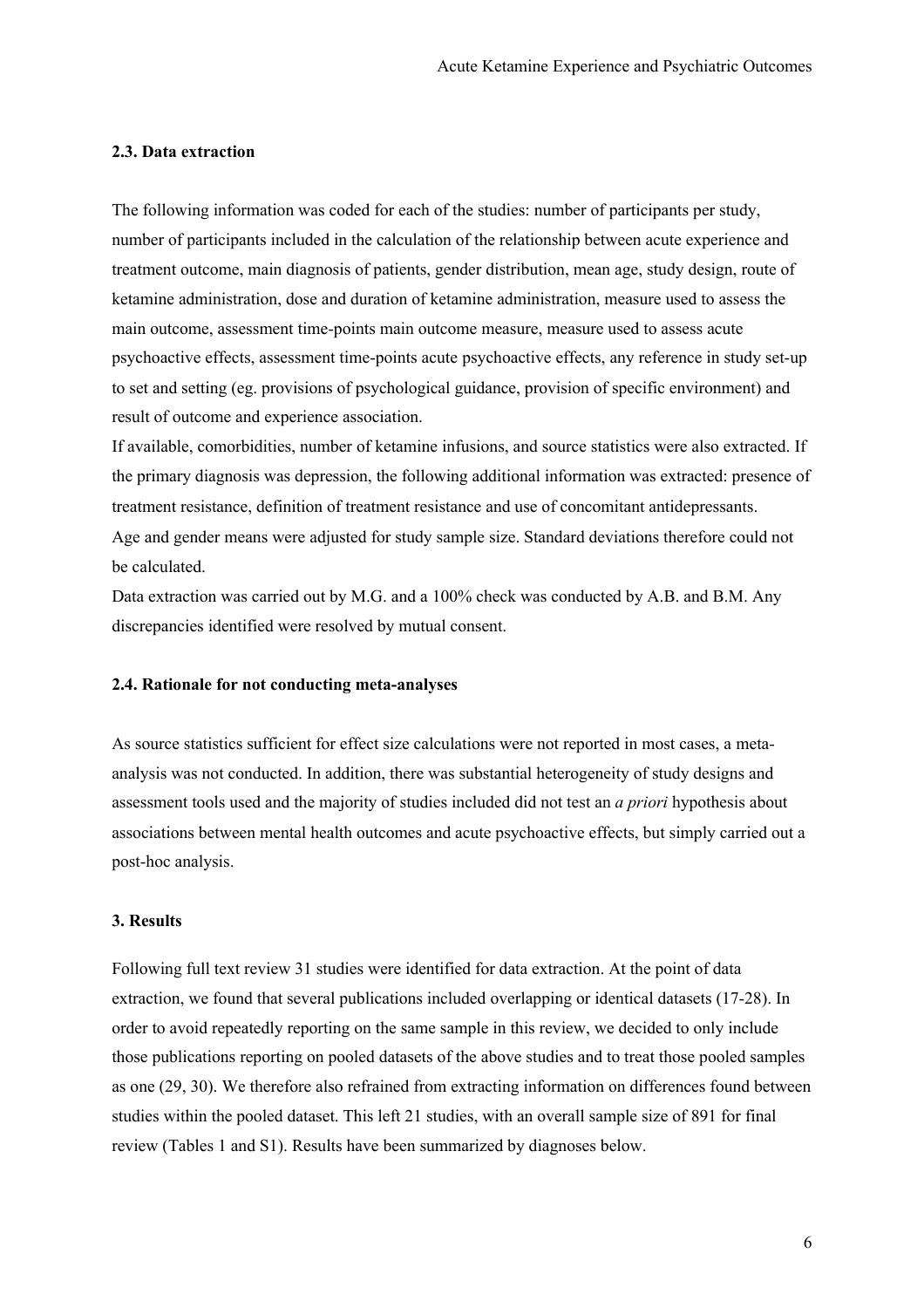#### **3.1. Depression**

A total of 17 studies of patients with a primary diagnosis of depression (TRD [k=14], non-TRD [k=3]) were retained in the final sample. The aggregate sample size of patients with depression that contributed to our association of interest was 739. The studies were relatively small with 40% of all studies having an overall participant number of 20 or less. The mean age of participants was 44 years, 54% of participants were female (Table 1).

**3.1.1. Depression: Study Design.** Seven studies reported on non-randomized, non-controlled trials of open-label infusions of ketamine (31-37). Six studies employed a crossover design: in four studies participants received one dose of ketamine and one dose of saline (38-41), in one case midazolam was administered as an active comparator (42) and one study employed a crossover design were patients received ketamine in both conditions adjunctively to oral naltrexone or placebo (43). In all but one of the crossover studies the order of conditions was counterbalanced (44). Two studies employed a between subjects design. In one study participants were randomized to receive one of five possible infusions: 0.1, 0.2, 0.5 or 1 mg/kg ketamine or midazolam (45). In the other study, participants were randomized to receive an oral antidepressant adjunctive to either esketamine or placebo nasal spray (46). Two further studies pooled samples from several studies with mixed designs. One of these reports on two open label and one between-subjects study (29) and one reports on two cross-over and one open label study (30) (Table 1).

In fifteen studies ketamine was administered through intravenous (IV) infusions. The most commonly used dose and duration were  $0.5 \text{ mg/kg}$  over 40 minutes (k=10). One study administered ketamine through an IV injection over 1 minute (47) and two study through nasal spray (48, 49) (Table S1).

The time points of treatment outcome assessment were varied. Five studies assessed outcome measures within the first 24 hours after administration (29, 47, 49-51). Six studies measured outcome between one day and one week after administration (30, 44, 52-55). Two studies assessed outcome between one and two weeks after administration (56, 57) and four studies had an outcome assessment point of more than two weeks (48, 58-60) (Table 1).

Acute psychoactive effects were usually assessed shortly before and within an hour after administration. Only two studies assessed acute psychoactive effects at 4 hours after administration (58, 60).

Most of the studies in depressed patients did not specify any preparation, guidance, or therapy adjunctive to ketamine administration, contrary to the psychedelic therapy framework. Two studies mentioned the presence of a psychiatrist throughout the ketamine administration visit (47, 56) and one study indicated that a portion of patients underwent cognitive behavioural therapy (55).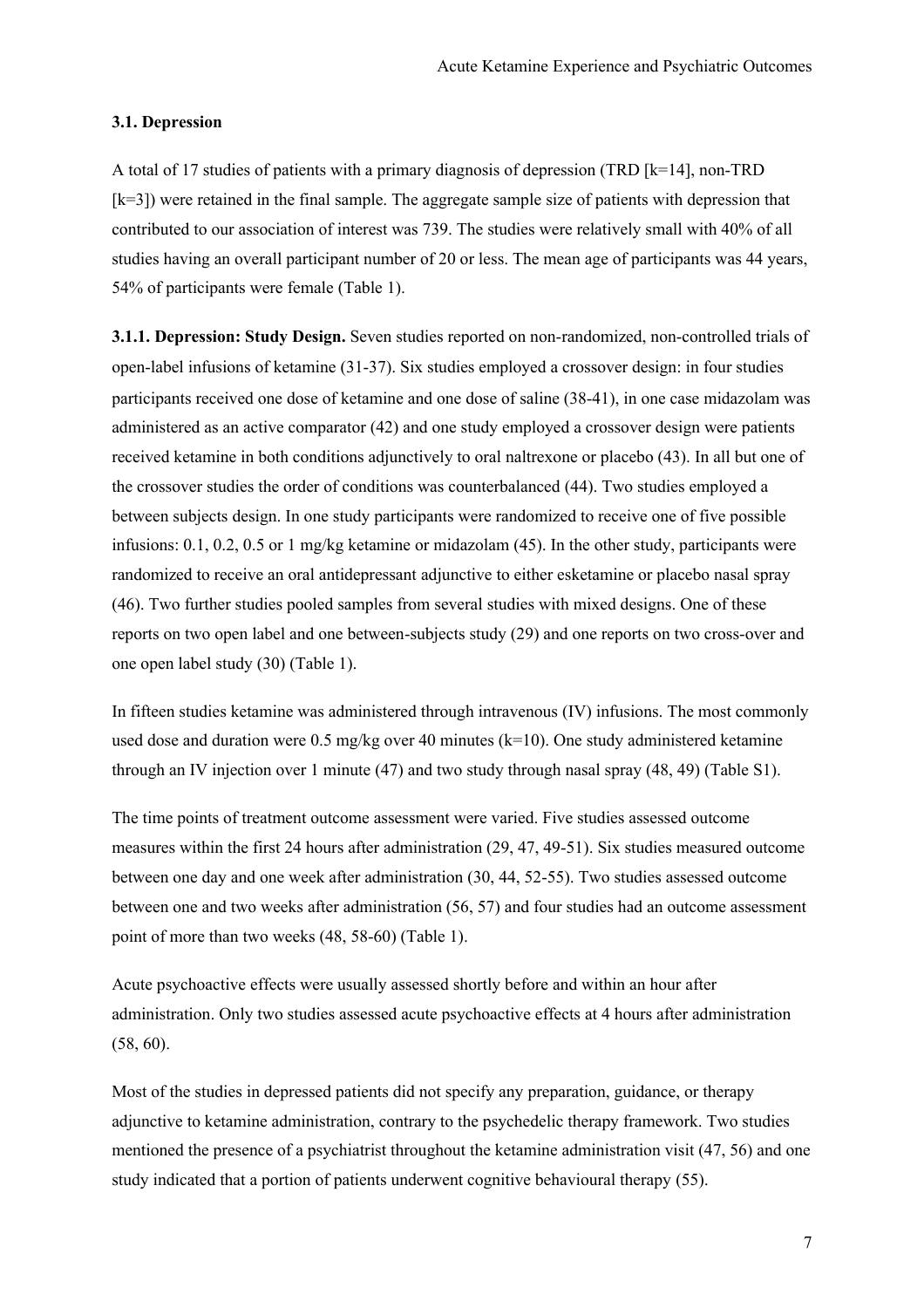**3.1.2. Depression: Diagnoses and Co-morbidities.** Twelve studies reported on patients with a primary diagnosis of major depressive disorder (29, 44, 47-51, 53-56, 58). Four studies reported on patients with both unipolar and bipolar depression (30, 52, 57, 60). One study explicitly reported on depressed patients with suicidal ideation (59) and one included only patients with severe depression or suicidal ideation (60) (Table 1).

Most studies were comprised of patients with TRD  $(k = 14)$ . Interestingly, the definition of treatment resistance varied considerably between studies, with the requirement of non-response ranging from one up to four ineffective antidepressant trials. In some studies non-response was restricted to the current depressive episodes (47, 48, 51, 53, 56, 58, 59). One study furthermore required two failed psychological treatments (51) (Table S1).

Four studies explicitly required participants to discontinue use of concomitant antidepressants, with a wash-out period, before participation (29, 30, 44, 48, 50, 52). In all other studies participants were generally allowed to continue to use stable doses of antidepressants, with the exception of specific drugs in some cases (Table S1). Three studies explicitly excluded patients with almost any comorbid mental health diagnosis (49, 54, 56). Of those who did not exclude for and reported on current comorbidities, the following diagnoses were reported: six studies reported comorbid anxiety disorders (44, 47, 51, 52, 58, 59), two reported current alcohol use disorder (51, 58), one reported a case of obsessive compulsive personality disorder, a case of borderline personality disorder, and a case of combined personality disorder (58) and one reported bulimia (51).

**3.1.3. Depression: Acute Psychoactive Effects and Treatment Outcome.** Seven studies found a relationship between acute psychoactive effects and treatment outcome (30, 50, 51, 54, 58-60), though five of these also reported at least one other measure for which no association was found (29, 30, 58- 60). Nine studies did not find any association between treatment outcome and acute psychoactive effects (29, 44, 47-49, 52, 53, 55-57) (Table 1).

All studies reporting on dissociative symptoms during ketamine administration employed the Clinician Administered Dissociative States Scale (CADSS) (61). Four studies found that CADSS scores positively correlated with an improvement in treatment outcomes: three studies reported a positive association between CADSS score and antidepressant response (50, 51, 60), and one reported a positive relationship between the CADSS depersonalization subscale and antidepressant response (30). Studies reporting a positive relationship between CADSS scores and antidepressant response varied in sample size  $(N=21 \text{ [Moddel et al.], N=43 [Philips et al.], N=97 [Zheng et al.] and N=126]$ [Niciu et al., 2018]). However, it should be noted that the two larger studies only found the association under specific conditions: Zheng, Zhou (60) found the positive relationship between CADSS and antidepressant outcome for one out of 6 infusions and Niciu, Shovestul (30) for a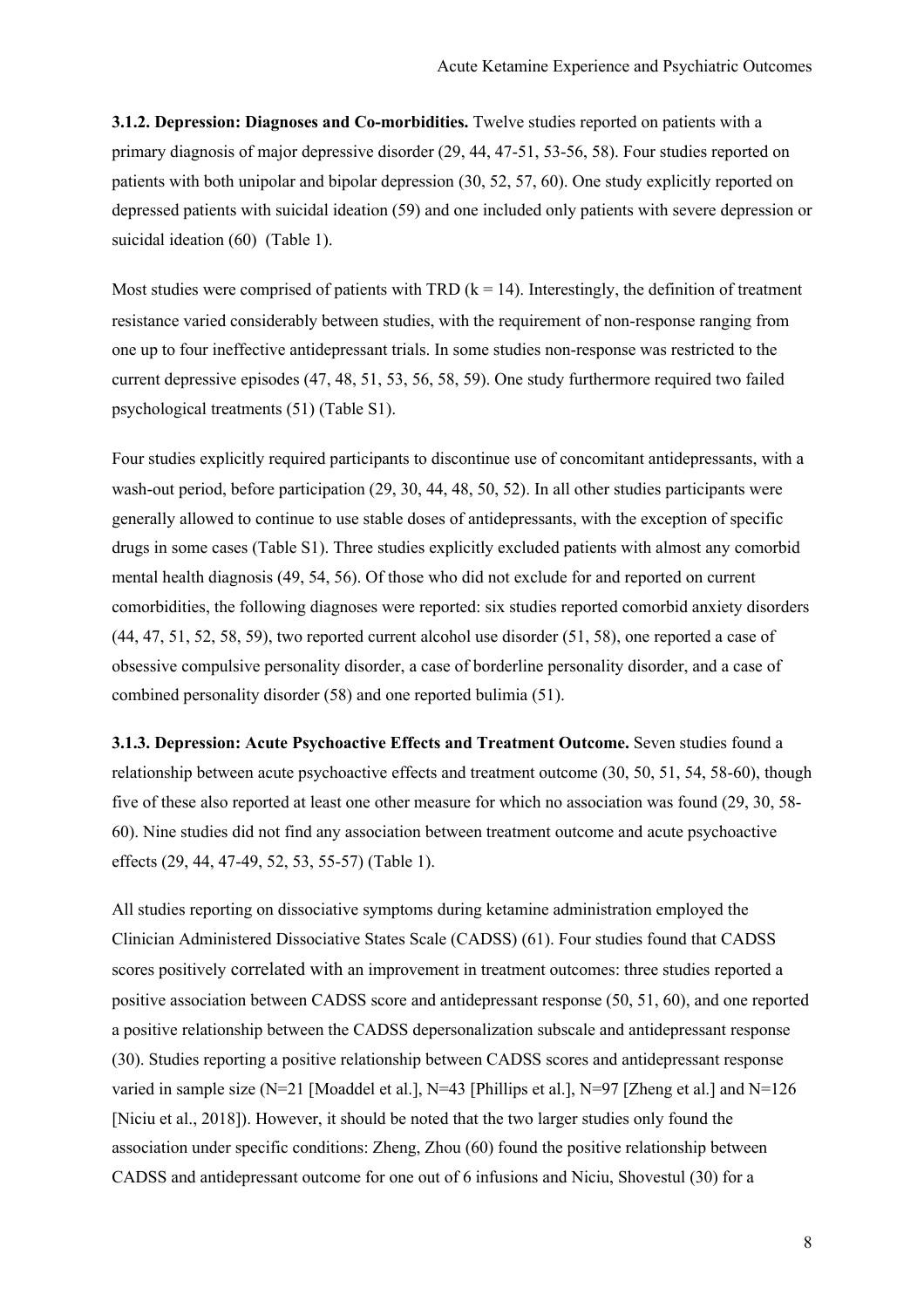subscale of the CADSS. Only one study found a decline in mental health related to increased CADSS scores: here, a correlation of higher CADSS scores with higher suicidal ideation measured by the suicidal ideation subscale of the Hamilton Depression Rating Scale (HDRS) (62) was found (59). This study had a sample size of fourteen. Nine studies reported no significant association between antidepressant response and CADSS score (29, 44, 48, 49, 53, 55-57, 63). Interestingly the study that reported a positive association between CADSS score and the HDRS suicidal ideation subscale (64), did not find a significant correlation with the suicidal ideation subscale of the Columbia Suicide Severity Rating Scale (C-SSRS) (65) and CADSS score (59). The studies that reported no relationship between CADSS and psychiatric outcome varied in sample size: four studies included twenty participants or less (44, 49, 56, 57), one had a sample size of 44 participants (57) and three had a sample size of 80 or more (29, 48, 53) (Table 1).

Five studies reported on psychotomimetic effects using the clinician administered Brief Psychiatric Rating Scale (BPRS) positive subscale (66), and two using the BPRS total. No study found a relationship was found between BPRS positive symptoms and anti-depressive response (29, 47, 49, 52, 60). Two of these studies had 20 participants or less (47, 49), and two had over 80 participants (29, 60). One study, with a sample size of 27, found a significant negative relationship between BPRS total score and antidepressant response (54). Generally, a correlation between BPRS total and antidepressant effects should be interpreted carefully as this scale includes items assessing depressive symptoms and therefore associations may be driven by the acute antidepressant effects of ketamine. None of the studies looked at BPRS negative symptoms (Table 1).

Two studies reported on mystical effects using the self-rated 5-Dimensional Altered States of Consciousness Rating Scale (5D-ASC) (67). One study found that an increase on the anxious ego disintegration subscale was negatively correlated with antidepressant efficacy (58). In this study no further association between 5D-ASC total or any of the other subscales was found. This study had a sample size of 31. The other study did not find a relationship between 5D-ASC total and antidepressant response (47). This study had a sample size of 10.

**3.1.4. Depression: Statistical Reporting.** Ten studies used a simple correlation to assess the relationship between the outcome measure and the acute psychoactive effect measure (44, 47, 49, 51- 54, 56, 57, 59). Two studies used regression analyses where either the relationship between outcome and acute psychoactive effect were assessed (30), or the acute psychoactive effects measure was included as a co-variate (55). Five studies defined responders and non-responders according to their outcome measures and then compared these groups on psychoactive effects (29, 48, 50, 58, 60) (Table S1).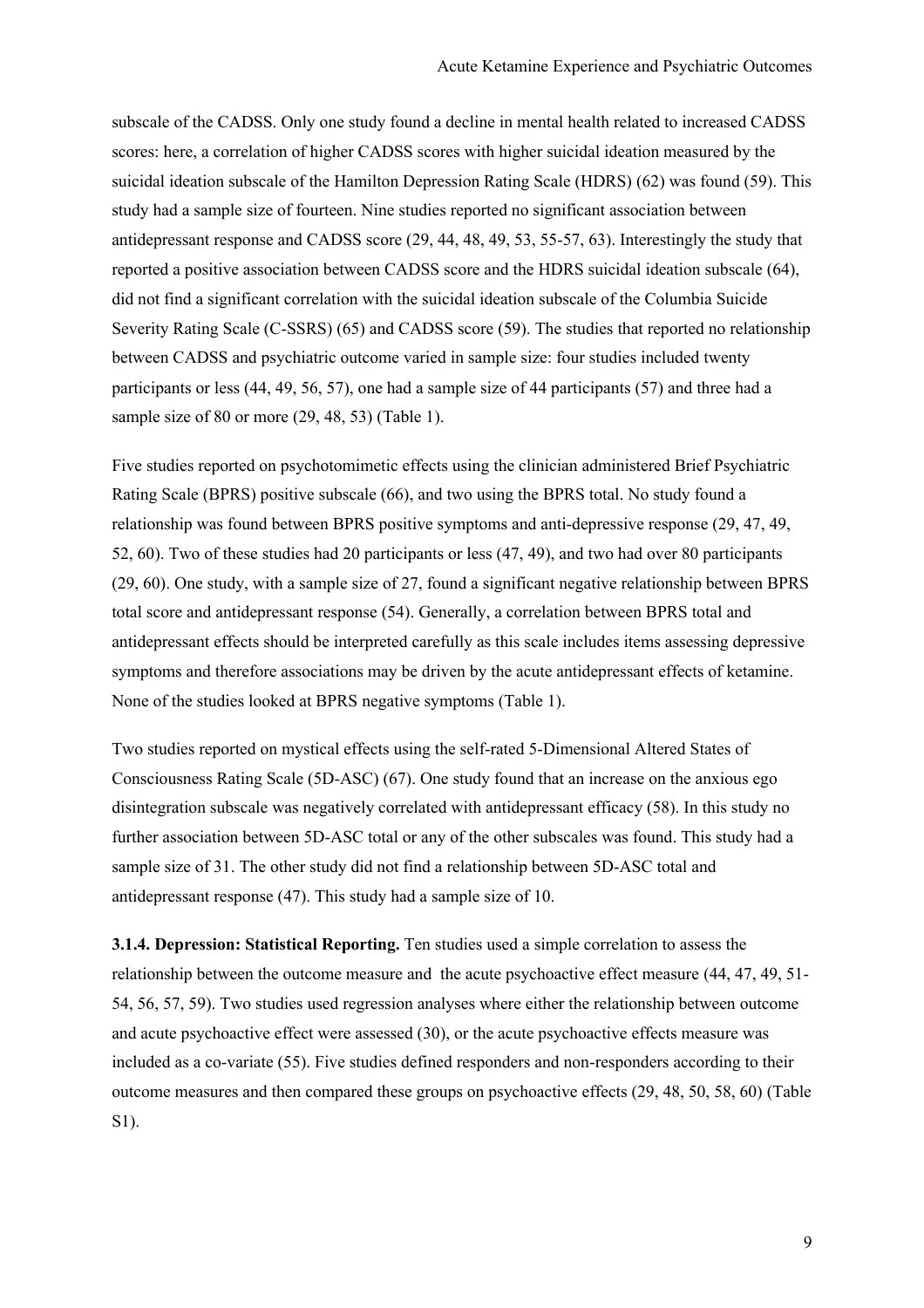There were marked differences in the statistics reported for each study. Of the 31 relationships assessed across the 17 depression studies, 12 reported a p-value and a regression or correlation coefficient (29, 47, 51-54, 56, 59), six p-thresholds (49, 50, 58), two p-values (59) and five no source statistics, but only text descriptions (44, 47, 55, 57) (Table S1).

#### **3.2. Substance use disorder**

We included three studies of ketamine as a treatment for a substance use disorder. Two studies were in patients with cocaine dependence and one study in patients with problematic alcohol use. A total of 134 participants contributed to the association of interest (see Table 1). The overall mean age of participants was 39 years, with 7% female participants.

**3.2.1. Substance Use Disorder: Study Design.** Both studies in cocaine dependent patients were randomised, active placebo-controlled crossover trials of IV infusions of ketamine. Dakwar et al (2014) included 8 participants, Dakwar et al. (2018) included 18 participants. Participants received either midazolam (68) or lorazepam (69) as an active control. Dakwar et al. (2014) administered a low and a high dose of ketamine, however, only the lower dose (0.41mg/kg) contributed to the analysis of interest. The study in patients with problematic alcohol use was an open label trial in 108 participants. They received a dose of 2.5 mg/kg by intramuscular injection, together with premedication given to enhance the ketamine-induced experiences (70).

Both cocaine studies measured dissociation and mystical experiences, using the CADSS and the selfreported Hood's Mysticism Scale (HMS) respectively (Hood Jr, 1975). Dakwar, Nunes (68) measured Near Death Experiences (NDE) using the self-reported Near-Death Experiences Scale (NDES) (Greyson and Dis, 1983). Dakwar et al (2014) administered their scales within 15 minutes of the infusion finishing; Dakwar et al (2018) within 20 minutes. The alcohol study measured the intensity of patient self-reported negative experiences during ketamine administration on a 0 (no negative experiences) to 3 (severe negative experiences) scale (Krupitsky & Grinenko, 1997). Negative experiences were defined as those associated with fear, horror, anxiety and other negative emotions. Patients completed their self-report retrospectively on the evening after ketamine administration.

All three studies made reference to some aspects of psychedelic therapy. Both studies in cocaine dependent patients did not include psychological therapy but provided a short mindfulness training before the ketamine infusion. Krupitsky and Grinenko (71) developed a protocol of a psychotherapeutic ketamine intervention conducted before, during and after the ketamine infusion. This included specific set and setting considerations, including music played in the background and therapeutic guidance during the ketamine administration.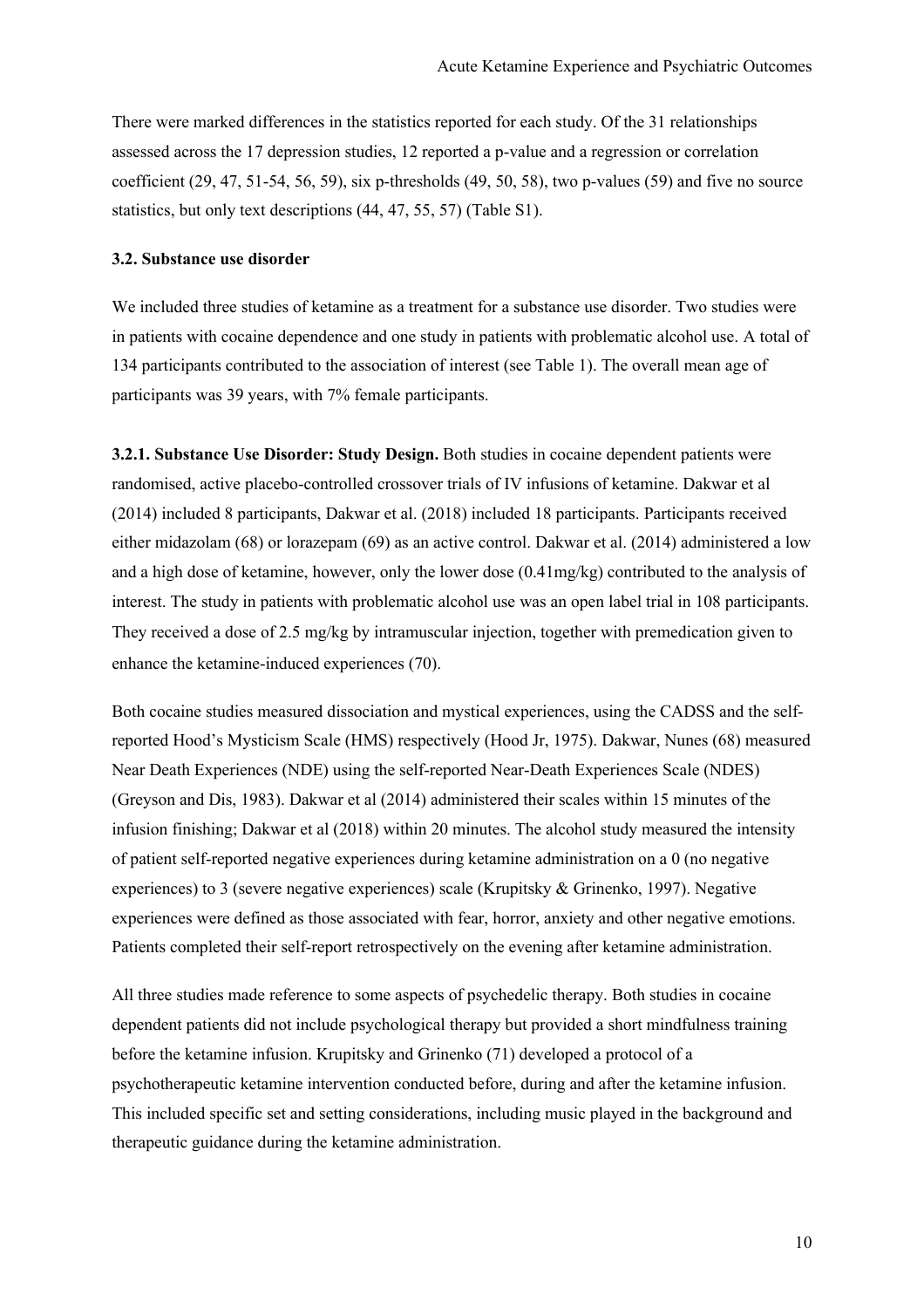**3.2.2. Substance Use Disorder: Diagnoses and Co-morbidities**. Two studies included participants who were non-treatment seeking individuals with cocaine dependence with no history of depressive, psychotic, dissociative or anxiety symptoms (DSM-IV SCID) (68, 72). One of these studies included participants with a history of post-traumatic stress disorder (PTSD) and comorbid alcohol use disorder (68). One study focused on patients with alcohol dependence; co-morbidities were not reported (71).

#### **3.2.3. Substance Use Disorder: Relationship Between Acute Psychoactive Effects and Outcome.**

All three studies found a relationship between treatment outcome and acute psychoactive effects. Both cocaine studies found HMS score to mediate outcome. One found HMS score to mediate motivation to quit cocaine, but not on cue-induced craving  $(N=8)$  (72). The other study found HMS score to mediate improvements in the composite improvement score (N=18) (68). Importantly, both cocaine studies noted initial correlation between CADSS and therapeutic outcome, but this was not significant in the mediation analysis. Dakwar, Nunes (68) also noted an initial correlation between NDES and composite improvement score, which was not significant in the mediation analysis. In the alcohol study, increased ketamine induced negative experiences correlated positively with length of remission from alcohol use (N=108) (REF).

Two studies reported correlation and regression coefficients and p-values (68, 72) and one a correlation coefficient and a p-thresholds (71).

# **3.3. Anxiety**

One study investigated ketamine as a treatment for anxiety, specifically Social Anxiety Disorder (SAD) (73). Among a sample size of 18, with a mean age of 29.7, seven participants were female.

**3.3.1. Anxiety: Study Design.** This was a placebo-controlled, double-blind, crossover trial in which participants were administered one infusion of ketamine (0.5mg/kg, for 40 minute IV infusion) and one of saline, in a random order, with a 28 day interval between infusions. The primary outcome measures of interest were a VAS of self-reported anxiety, and the clinician rated Liebowitz Social Anxiety Scale (LSAS). Outcome assessments were conducted at multiple time points up to 14 days post each infusion. Acute psychoactive effects were assessed via the CADSS. No preparation, guidance, or therapy adjunctive to ketamine administration was reported in this study.

**3.3.2. Anxiety: Diagnoses and Co-morbidities.** The authors detail a high level of comorbid mood and anxiety disorders within the sample. The following disorders were reported as currently comorbid for between one and five of the study participants: generalised anxiety disorder, specific phobia, major depressive disorder, persistent depressive disorder and panic disorder. Stable psychiatric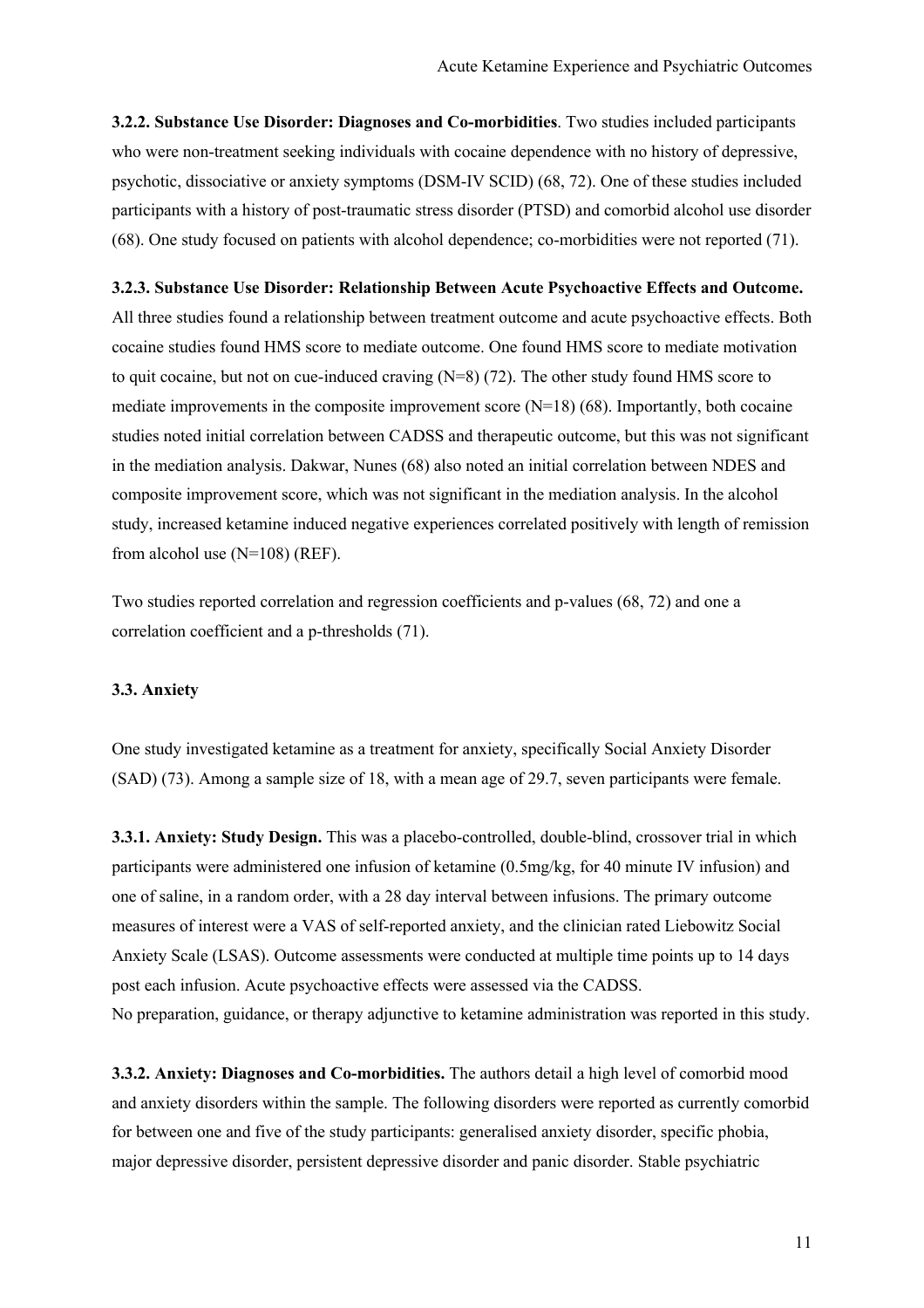medications were permitted during the study, though anxiolytic medications prescribed 'as needed' were discontinued for the trial. Additionally, patients were not permitted to be receiving concurrent cognitive behavioural therapy.

#### **3.3.3. Anxiety: Relationship Between Acute Psychoactive Effects and Outcome.** Maximum

CADSS rating following ketamine infusion did not significantly moderate the effects of ketamine on either VAS or LSAS scores. Thus, no association between dissociative experiences during ketamine administration and anxiety was observed in this study.

The study reported the F value of the regression and a p-value.

# **4. Discussion**

This review demonstrates that the current literature investigating the association between ketamine's acute psychoactive effects and psychiatric treatment outcomes is inconclusive. The majority of reviewed studies assessed ketamine as a treatment for TRD depression (k=17). Of all 33 relationships assessed across the depression studies, 20% were significant. Three studies assessed ketamine as a treatment for substance dependence, specifically cocaine  $(k=2)$  and alcohol use  $(k=1)$ . All 6 relationships assessed across the substance dependence studies were significant. One study assessed ketamine as a treatment for social anxiety disorder. The two relationships that were assessed in this study were not significant.

The majority of studies reviewed used either a crossover or open-label design in which ketamine was administered intravenously. The reporting of source statistics assessing the relationship of interest was generally sparse, we found that 30% of relationships assessed were merely characterised by p-values or thresholds or described in text without the provision of statistics. Studies varied in terms of outcome assessment timepoints, drug administration protocols, and exclusion/inclusion criteria for participants. Consequently, study designs and methodologies used were too heterogeneous to permit meaningful meta-analysis.

A range of psychoactive effects were assessed: 76% (16/21) of studies measured dissociation, 24% (5/21) of studies measured psychotomimetic effects and 18% (4/22) measured mystical experiences.

Dissociative symptoms did not consistently correlate with treatment outcomes. Dissociation was mainly assessed in depressed patients using the CADSS. The CADSS is the most commonly used measure of dissociation and is well validated for use in disorders that give rise to dissociative symptoms, such as post-traumatic stress disorder (74). The ability of the CADSS to fully capture drug induced dissociation, however, is currently unclear. Whilst van Schalkwyk et al. (75) reported acceptable internal consistency of the CADSS (Chronbach's alpha  $= 0.74$ ) and suggested that it may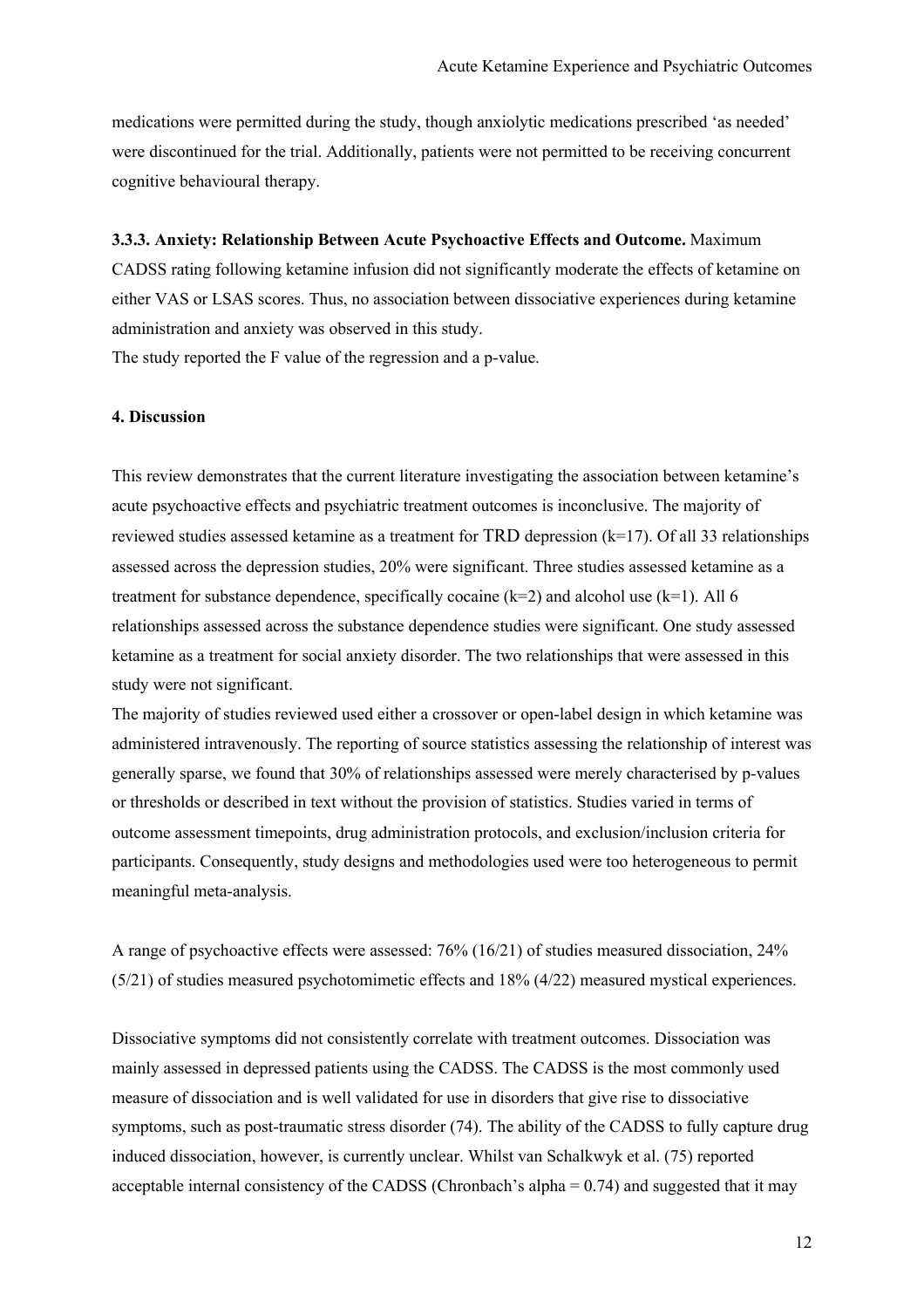only partially describe acute dissociative symptomatology during ketamine administration, Neehoff and Glue (76) contrasted this with findings from a study in which all CADSS items were responsive to drug induced dissociation and higher internal consistency (Chronbach's alpha =  $0.94$ ) (77). As the studies differed in dose of ketamine assessed as well as patient group, further research is warranted to assess the source for these discrepancies.

Three studies in depressed patients found a positive relationship between CADSS total and antidepressant response (50, 51, 60), one between the 'depersonalization' subscale and antidepressant response (30) and one found a negative relationship between CADSS total and relief from suicidal ideation (59). Nine studies found no relationship (29, 44, 48, 49, 53, 55-57, 63). Two studies found a correlation between CADSS total and global improvement in cocaine dependence (68, 72). The study assessing social anxiety did not find a relationship between CADSS total and anxiolytic response (78). Overall, of those studies that found a relationship, 86% reported a positive association between CADSS and treatment efficacy. This could indicate that stronger dissociation fosters a positive therapeutic outcome under some conditions. However, the high amount of studies failing to find a relationship suggests that high measures on the CADSS during ketamine administration are not necessary for the therapeutic efficacy of ketamine under all circumstances. Notably, only three studies stated an a-priori hypothesis regarding the relationship between CADSS and treatment outcome, all of which were secondary analyses (30, 68, 72).

The BPRS is the most widely used scale to assess psychotic symptoms and is well validated (79). The psychotomimetic effects of ketamine have been thoroughly documented, as it has been suggested to, at least in part, act as a model for schizophrenia (80). Thus, the BPRS, or its positive effects subscale, appears to provide an adequate measure of the psychotomimetic effects of ketamine. However, the PSI (Psychotomimetic State Inventory) was designed to assess psychotomimetic effects to drugs specifically, therefore its use alongside the BPRS may be warranted (81).

Psychotomimetic effects were exclusively assessed in depressed patients using either the BPRS total or the BPRS positive effects subscale. None of the studies that assessed BPRS positive symptoms found a relationship with treatment outcome (29, 47, 49, 52, 60). One studies reported a negative correlation between BPRS total and antidepressant response (54). This study stated an *a priori* hypothesis regarding psychotomimetic effects and treatment outcome (54). Overall, there is currently insufficient evidence to support an association between BPRS positive scores and antidepressant response. Available research on the relationship between the BPRS total and antidepressant response is scarce and may be confounded by the fact that the BPRS total includes items on depressive symptoms.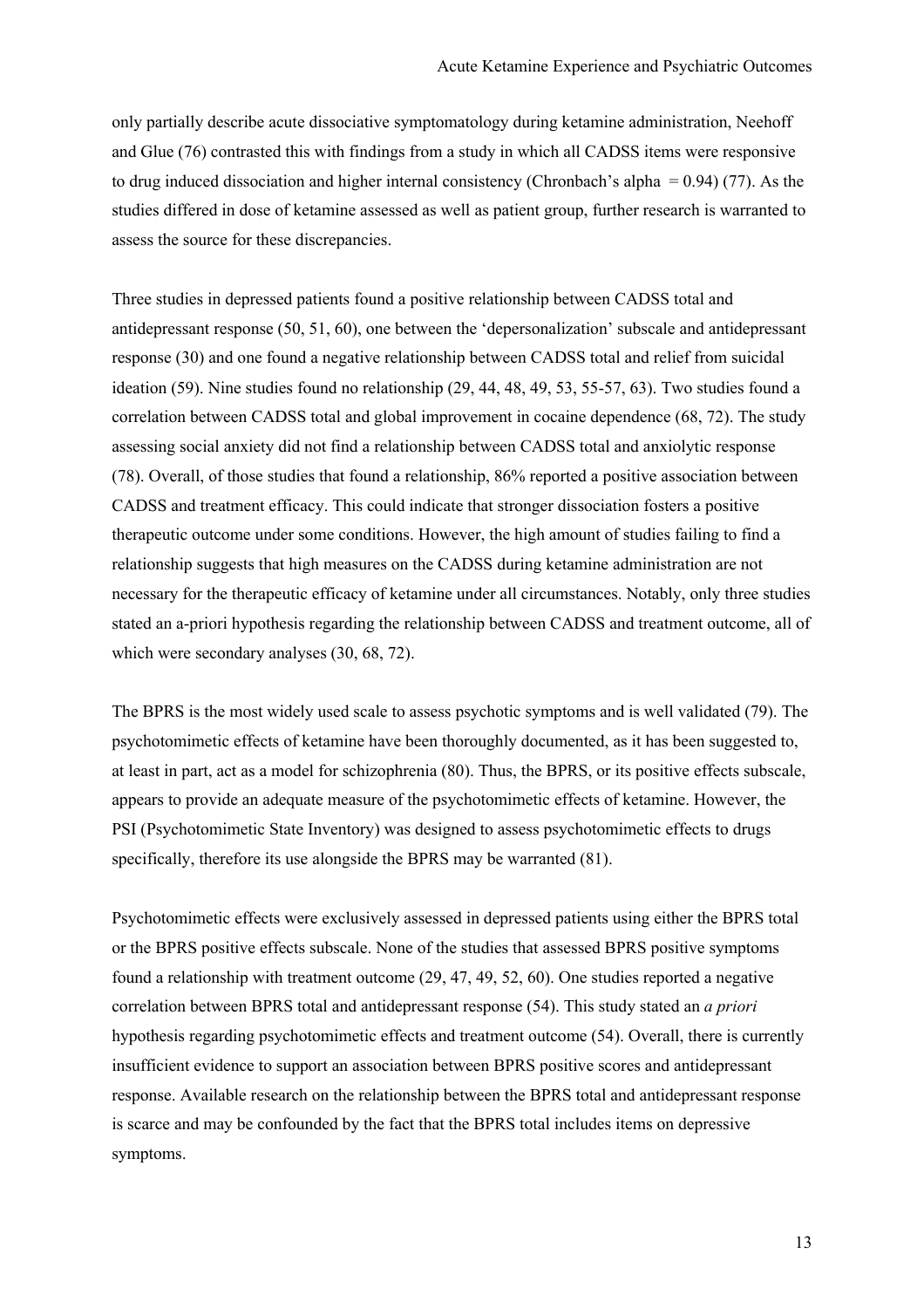Only a small number of studies assessed mystical experiences during ketamine administration, therefore this acute effect is likely not adequately captured by existing research. The importance of investigating mystical experiences during ketamine administration is backed by descriptions of ketamine experiences suggesting that patients do in fact experience acute psychoactive effects that fit into "mystical-type" experiences (71, 82).

Two studies in cocaine dependent patients used the HMS to assess mystical experiences, and two studies in depressed patients used the 5D-ASC rating scale. Both studies using the HMS found that mystical effects mediated the effect of ketamine on global improvement in cocaine dependence (68, 72). Notably, both stated an *a priori* hypothesis that mystical effects would mediate the effect of ketamine on treatment outcome, whereas CADSS would only correlate with, but not mediate, treatment outcome. The two studies in depressed patients reported mixed results. One found a negative relationship between increases on the anxiety subscale of the 5D-ASC and relief from depression (58) and one found no relationship (47). Aust et al. (58) stated a general *a priori* hypothesis that responders and non-responders would differ on their subjective experiences of ketamine.

Overall, this review demonstrates that a broad range of acute psychoactive effects of ketamine have been assessed in the literature, but to varying degrees. It should be noted that the primary reason for employment of the CADSS and the BPRS in therapeutic ketamine studies is to assess the acute tolerability of ketamine rather than to comprehensively capture ketamine's psychoactive effects. Moreover, preliminary hypotheses on the relationship between these measures and treatment outcome are rare. Thus, the fact that these are the most thoroughly investigated measures is likely due to reasons other than their potential to predictive treatment efficacy. Furthermore, as measures of mystical experiences were in the minority it is not currently feasible to draw firm conclusions on whether they might predict treatment efficacy.

Based on the literature reviewed we can conclude that further research into the association between acute psychoactive effect and therapeutic treatment outcomes is needed. In order to appropriately assess this relationship, and its potential underlying mechanisms, a number of recommendations are made:

First, studies should be sufficiently powered to assess this relationship and specific *a priori* hypotheses given in pre-registered protocols published prior to data collection. Second, greater emphasis should be given to replicating earlier findings, and the development of standardized studyprotocols regarding assessment time-points, dosing, clinician versus self-rating of scales, patient characteristics etc. Third, statistics should be reported more consistently and thoroughly, including measures of effect size, spread and skew. Fourth, adequate measures should be used to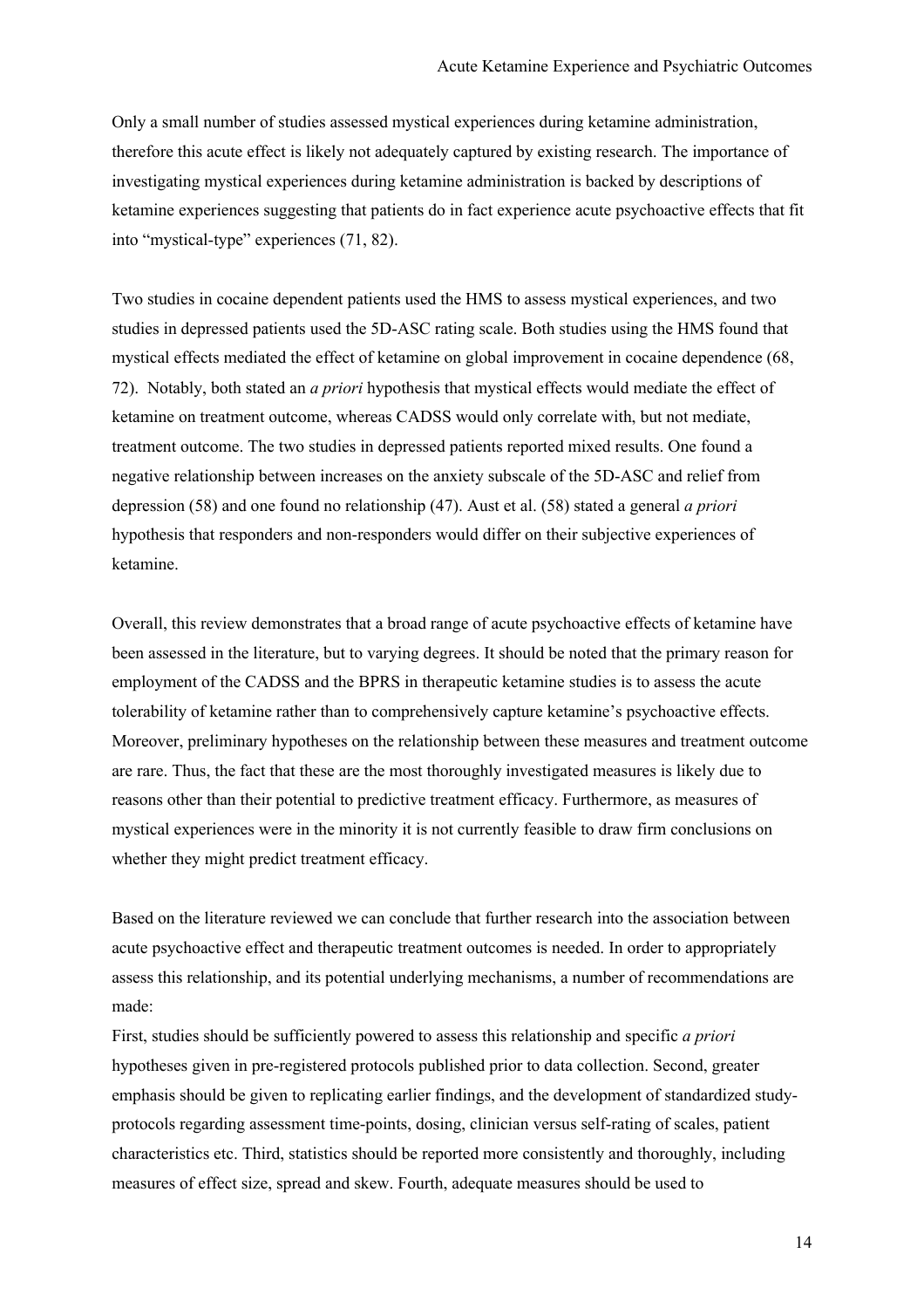comprehensively capture ketamine's acute psychoactive effects, for example using the PSI to assess psychotomimetic effects and developing new assessment tools in the future. Fifth, most of the reviewed studies did not describe the concepts of "set" and "setting" as part of the study set up. Only three studies made explicit reference to set and setting (68, 71, 72), and only one gave psychological guidance before, during and after ketamine administration (71). Interestingly, all three studies were in substance dependent patients and found a positive relationship between acute psychoactive effects and treatment outcome. Given the scarcity of studies and some initial promising findings it would be advisable to investigate the role of "set" and "setting" in future research.

Another finding of this review was the high level of variability between studies in the characterisation of treatment resistance in depressed patients. Studies varied in terms of their minimum requirement of ineffective antidepressant trials (ranging from 1-4), whether these had to have been prescribed during the current episode, whether they had to have been from different drug classes, and whether treatment with non-pharmacological methods must have been attempted. This finding is important in light of the recent approval of Esketamine for use in TRD by both the FDA and the EMA. Future decisions on the specific patient group that Esketamine should be made available for must take into account that the definition of treatment resistance in the scientific literature is not standardized.

The present review has a number of limitations: First, most of the included studies reported no *a priori* hypotheses on the relationship between ketamine's acute psychoactive effects and psychiatric outcomes. Therefore, the risk of underreporting is high. Second, a meta-analysis of the included studies, which may have served to resolve some of the uncertainty in the presented literature, could not be conducted as a result of methodological variability. Third, as a result of resource and time constraints, there was little scope for clarifying study details with the original authors. This is especially relevant given the limited reporting of source statistics of many of the studies included in the review. The current authors were therefore unable to include in the review the large number of published studies which measure both acute psychoactive effect during ketamine administration and mental health treatment outcomes but did not report on their correlation.

In conclusion, we found that the current evidence regarding the presence as well as the direction of the relationship between ketamine's acute psychoactive effects and treatment outcomes in various mental health conditions is equivocal. Much of the uncertainty regarding this relationship could be clarified if future research addressed some of the methodological issues present in much of the current literature.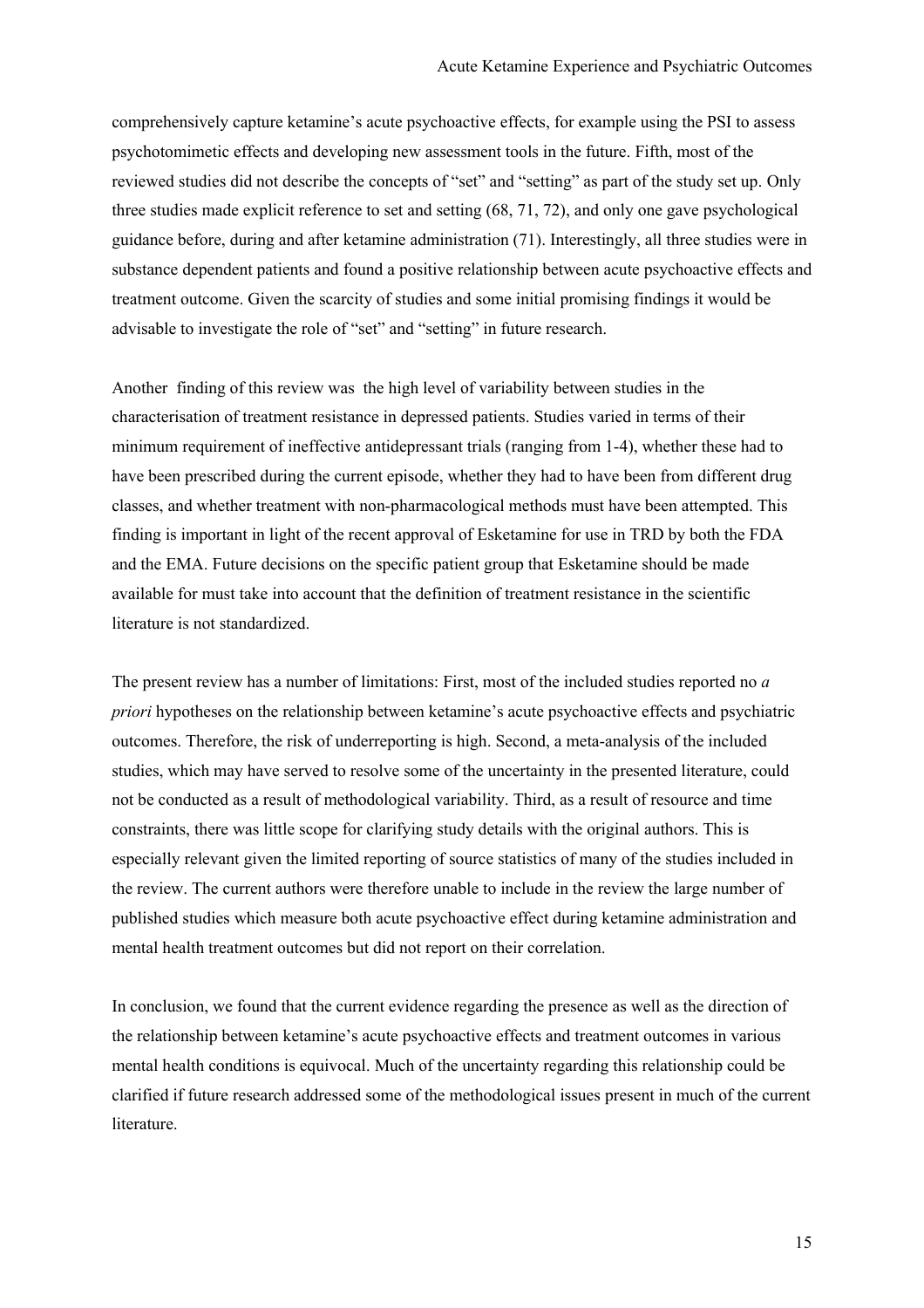# **Funding Sources**

C.M., M.G. and B.M. are funded by a Medical Research Council grant (NCT02649231) A.B. is currently funded by a one year fellowship via UCL NIHR BRC. HVC's research is funded by the UK Medical Research Council and UCL NIHR BRC.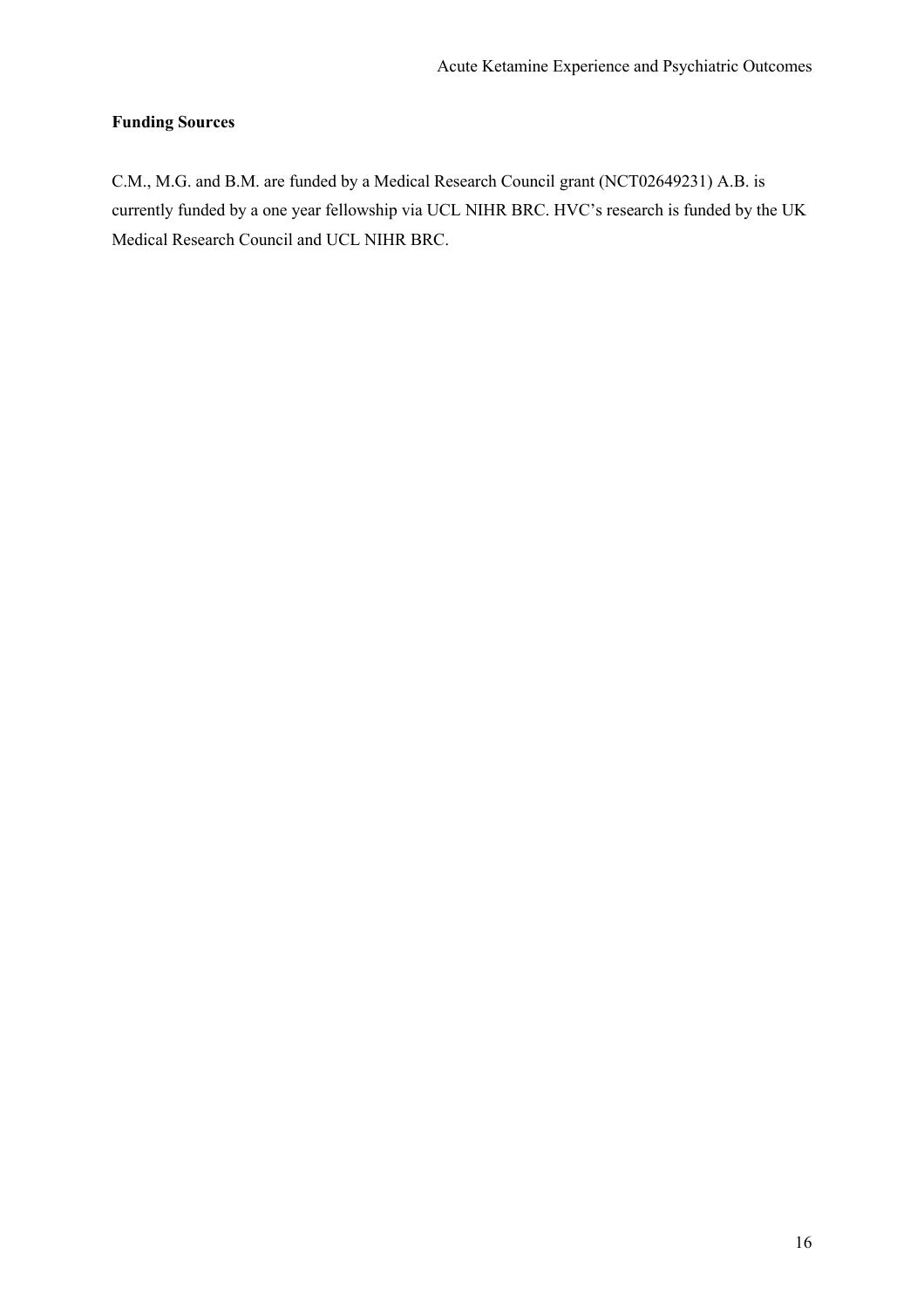# **References**

1. Glue P, Medlicott NJ, Harland S, Neehoff S, Anderson-Fahey B, Le Nedelec M, et al. Ketamine's dose-related effects on anxiety symptoms in patients with treatment refractory anxiety disorders. Journal of Psychopharmacology. 2017;31(10):1302-5.

2. Rodriguez CI, Kegeles LS, Levinson A, Feng T, Marcus SM, Vermes D, et al. Randomized controlled crossover trial of ketamine in obsessive-compulsive disorder: proof-of-concept. Neuropsychopharmacology. 2013;38(12):2475-83.

3. Jones JL, Mateus CF, Malcolm RJ, Brady KT, Back SE. Efficacy of ketamine in the treatment of substance use disorders: a systematic review. Frontiers in Psychiatry. 2018;9.

4. Ezquerra-Romano II, Lawn W, Krupitsky E, Morgan CJN. Ketamine for the treatment of addiction: Evidence and potential mechanisms. Journal of Neuropharmacology. 2018;142:72-82.

5. Zorumski CF, Izumi Y, Mennerick S. Ketamine: NMDA Receptors and Beyond. Journal of Neuroscience. 2016;36(44):11158-64.

6. Sanacora G, Treccani G, Popoli M. Towards a glutamate hypothesis of depression: an emerging frontier of neuropsychopharmacology for mood disorders. Neuropharmacology. 2012;62(1):63-77.

7. Luckenbaugh DA, Niciu MJ, Ionescu DF, Nolan NM, Richards EM, Brutsche NE, et al. Do the dissociative side effects of ketamine mediate its antidepressant effects? Journal of Affective Disorders. 2014;159:56-61.

8. Krystal JH, Karper LP, Seibyl JP, Freeman GK, Delaney R, Bremner JD, et al. Subanesthetic effects of the noncompetitive NMDA antagonist, ketamine, in humans. Psychotomimetic, perceptual, cognitive, and neuroendocrine responses. Archives of General Psychiatry. 1994;51(3):199-214.

9. Frohlich J, Van Horn JD. Reviewing the ketamine model for schizophrenia. Journal of Psychopharmacology. 2014;28(4):287-302.

10. Leary T, Litwin GH, Metzner R. Reactions to Psilocybin Administered in a Supportive Environment. Journal of Nervous and Mental Disease. 1963;137:561-73.

11. Griffiths RR, Johnson MW, Carducci MA, Umbricht A, Richards WA, Richards BD, et al. Psilocybin produces substantial and sustained decreases in depression and anxiety in patients with life-threatening cancer: A randomized double-blind trial. Journal of Psychopharmacology. 2016;30(12):1181-97.

12. Roseman L, Nutt DJ, Carhart-Harris RL. Quality of Acute Psychedelic Experience Predicts Therapeutic Efficacy of Psilocybin for Treatment-Resistant Depression. Frontiers in Pharmacology. 2017;8:974.

13. Garcia-Romeu A, Griffiths RR, Johnson MW. Psilocybin-occasioned mystical experiences in the treatment of tobacco addiction. Current Drug Abuse Reviews. 2014;7(3):157-64.

17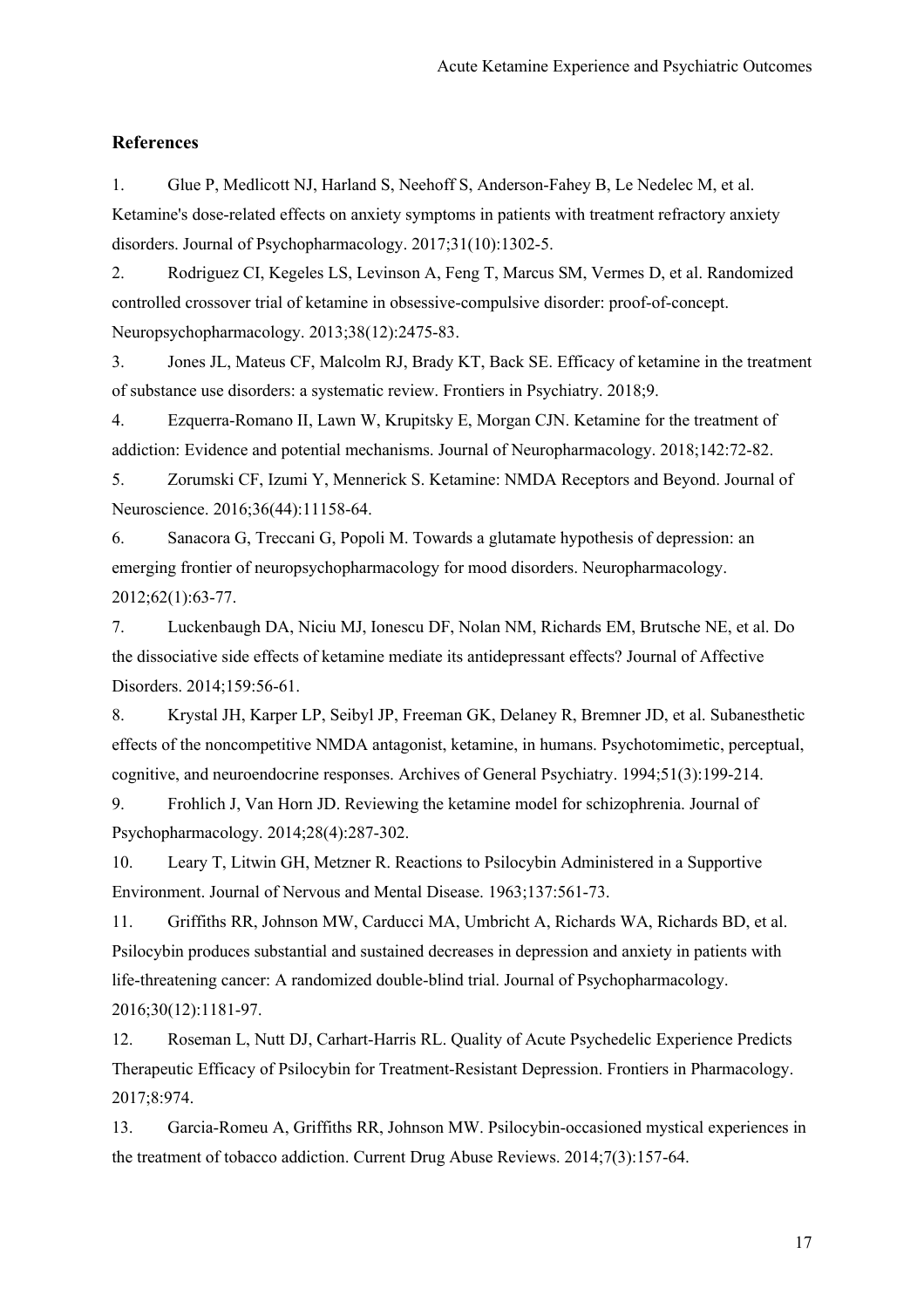14. Dakwar E, Nunes E, Hart C, Hu M, Foltin R, Levin FJN. A sub-set of psychoactive effects may be critical to the behavioral impact of ketamine on cocaine use disorder: Results from a randomized, controlled laboratory study. Journal of Neuropharmacology. 2018;142:270-6.

15. Li N, Lee B, Liu RJ, Banasr M, Dwyer JM, Iwata M, et al. mTOR-dependent synapse formation underlies the rapid antidepressant effects of NMDA antagonists. Science. 2010;329(5994):959-64.

16. Ibrahim L, Diaz Granados N, Jolkovsky L, Brutsche N, Luckenbaugh DA, Herring WJ, et al. A Randomized, placebo-controlled, crossover pilot trial of the oral selective NR2B antagonist MK-0657 in patients with treatment-resistant major depressive disorder. Journal of Clinical Psychopharmacology. 2012;32(4):551-7.

17. Wan LB, Levitch CF, Perez AM, Brallier JW, Iosifescu DV, Chang LC, et al. Ketamine safety and tolerability in clinical trials for treatment-resistant depression. Journal of Clinical Psychiatry. 2015;76(3):247-52.

18. Murrough JW, Perez AM, Pillemer S, Stern J, Parides MK, aan het Rot M, et al. Rapid and longer-term antidepressant effects of repeated ketamine infusions in treatment-resistant major depression. Biological Psychiatry. 2013;74(4):250-6.

19. Murrough JW, Wan L-B, Iacoviello B, Collins KA, Solon C, Glicksberg B, et al. Neurocognitive effects of ketamine in treatment-resistant major depression: association with antidepressant response. Journal of Psychopharmacology. 2014;231(3):481-8.

20. Mathew SJ, Murrough JW, aan het Rot M, Collins KA, Reich DL, Charney DS. Riluzole for relapse prevention following intravenous ketamine in treatment-resistant depression: a pilot randomized, placebo-controlled continuation trial. International Journal of Neuropsychopharmacology. 2010;13(1):71-82.

21. Price RB, Iosifescu DV, Murrough JW, Chang LC, Al Jurdi RK, Iqbal SZ, et al. Effects of ketamine on explicit and implicit suicidal cognition: a randomized controlled trial in treatmentresistant depression. Depression and Anxiety. 2014;31(4):335-43.

22. Niciu MJ, Shovestul BJ, Jaso BA, Farmer C, Luckenbaugh DA, Brutsche NE, et al. Features of dissociation differentially predict antidepressant response to ketamine in treatment-resistant depression. Journal of Affective Disorders. 2018;232:310-5.

23. Pennybaker SJ, Niciu MJ, Luckenbaugh DA, Zarate CA. Symptomatology and predictors of antidepressant efficacy in extended responders to a single ketamine infusion. Journal of Affective Disorders. 2017;208:560-6.

24. Luckenbaugh DA, Niciu MJ, Ionescu DF, Nolan NM, Richards EM, Brutsche NE, et al. Do the dissociative side effects of ketamine mediate its antidepressant effects? 2014;159:56-61.

25. Duncan Jr WC, Sarasso S, Ferrarelli F, Selter J, Riedner BA, Hejazi NS, et al. Concomitant BDNF and sleep slow wave changes indicate ketamine-induced plasticity in major depressive disorder. International Journal of Neuropsychopharmacology. 2012;16(2):301-11.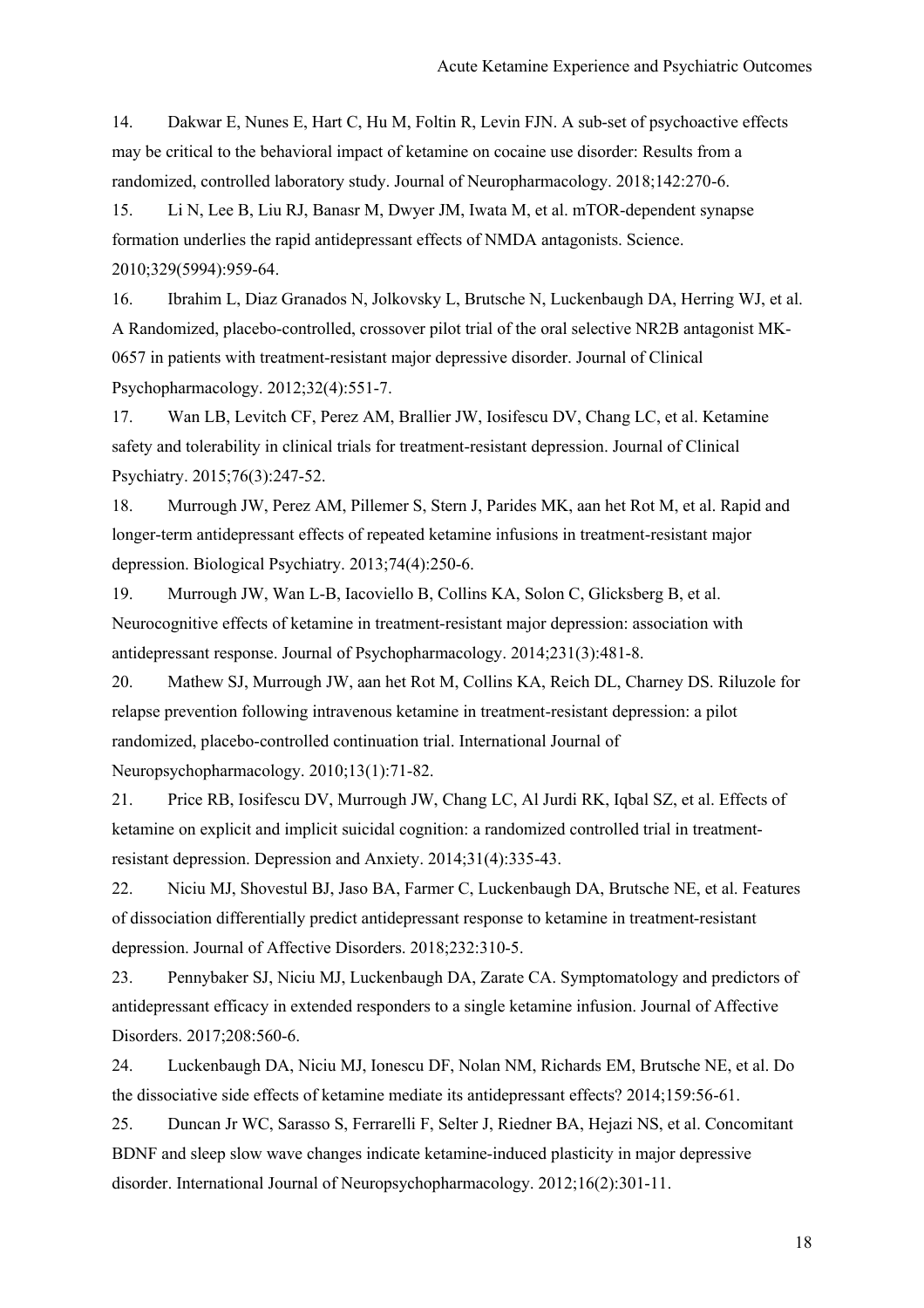26. Diazgranados N, Ibrahim L, Brutsche NE, Newberg A, Kronstein P, Khalife S, et al. A randomized add-on trial of an N-methyl-D-aspartate antagonist in treatment-resistant bipolar depression. Archives of General Psychiatry. 2010;67(8):793-802.

27. Zarate CA, Jr., Singh JB, Carlson PJ, Brutsche NE, Ameli R, Luckenbaugh DA, et al. A randomized trial of an N-methyl-D-aspartate antagonist in treatment-resistant major depression. Archives of General Psychiatry. 2006;63(8):856-64.

28. Carlson PJ, Diazgranados N, Nugent AC, Ibrahim L, Luckenbaugh DA, Brutsche N, et al. Neural correlates of rapid antidepressant response to ketamine in treatment-resistant unipolar depression: a preliminary positron emission tomography study. Biological Psychiatry. 2013;73(12):1213-21.

29. Wan L-B, Levitch CF, Perez AM, Brallier JW, Iosifescu DV, Chang LC, et al. Ketamine safety and tolerability in clinical trials for treatment-resistant depression. 2015;76(3):247-52.

30. Niciu MJ, Shovestul BJ, Jaso BA, Farmer C, Luckenbaugh DA, Brutsche NE, et al. Features of dissociation differentially predict antidepressant response to ketamine in treatment-resistant depression. 2018;232:310-5.

31. Aust S, Gärtner M, Basso L, Otte C, Wingenfeld K, Chae WR, et al. Anxiety during ketamine infusions is associated with negative treatment responses in major depressive disorder. Journal of European Neuropsychopharmacology. 2019;29(4):529-38.

32. Ionescu DF, Swee MB, Pavone KJ, Taylor N, Akeju O, Baer L, et al. Rapid and Sustained Reductions in Current Suicidal Ideation Following Repeated Doses of Intravenous Ketamine: Secondary Analysis of an Open-Label Study. Journal of Clinical Psychiatry. 2016;77(6):e719-25.

33. Moaddel R, Luckenbaugh DA, Xie Y, Villaseñor A, Brutsche NE, Machado-Vieira R, et al. D-serine plasma concentration is a potential biomarker of (R, S)-ketamine antidepressant response in subjects with treatment-resistant depression. Journal of Psychopharmacology. 2015;232(2):399-409.

34. Shiroma PR, Johns B, Kuskowski M, Wels J, Thuras P, Albott CS, et al. Augmentation of response and remission to serial intravenous subanesthetic ketamine in treatment resistant depression. Journal of Affective Disorders. 2014;155:123-9.

35. Vidal S, Gex-Fabry M, Bancila V, Michalopoulos G, Warrot D, Jermann F, et al. Efficacy and Safety of a Rapid Intravenous Injection of Ketamine 0.5 mg/kg in Treatment-Resistant Major Depression: An Open 4-Week Longitudinal Study. Journal of Clinical Psychopharmacology. 2018;38(6):590-7.

36. Wilkinson ST, Katz RB, Toprak M, Webler R, Ostroff RB, Sanacora GJTJocp. Acute and Longer-Term Outcomes Using Ketamine as a Clinical Treatment at the Yale Psychiatric Hospital. Journal of Clinical Psychiatry. 2018;79(4).

37. Zheng W, Zhou YL, Liu WJ, Wang CY, Zhan YN, Li HQ, et al. Rapid and longer-term antidepressant effects of repeated-dose intravenous ketamine for patients with unipolar and bipolar depression. Journal of Psychiatric Research. 2018;106:61-8.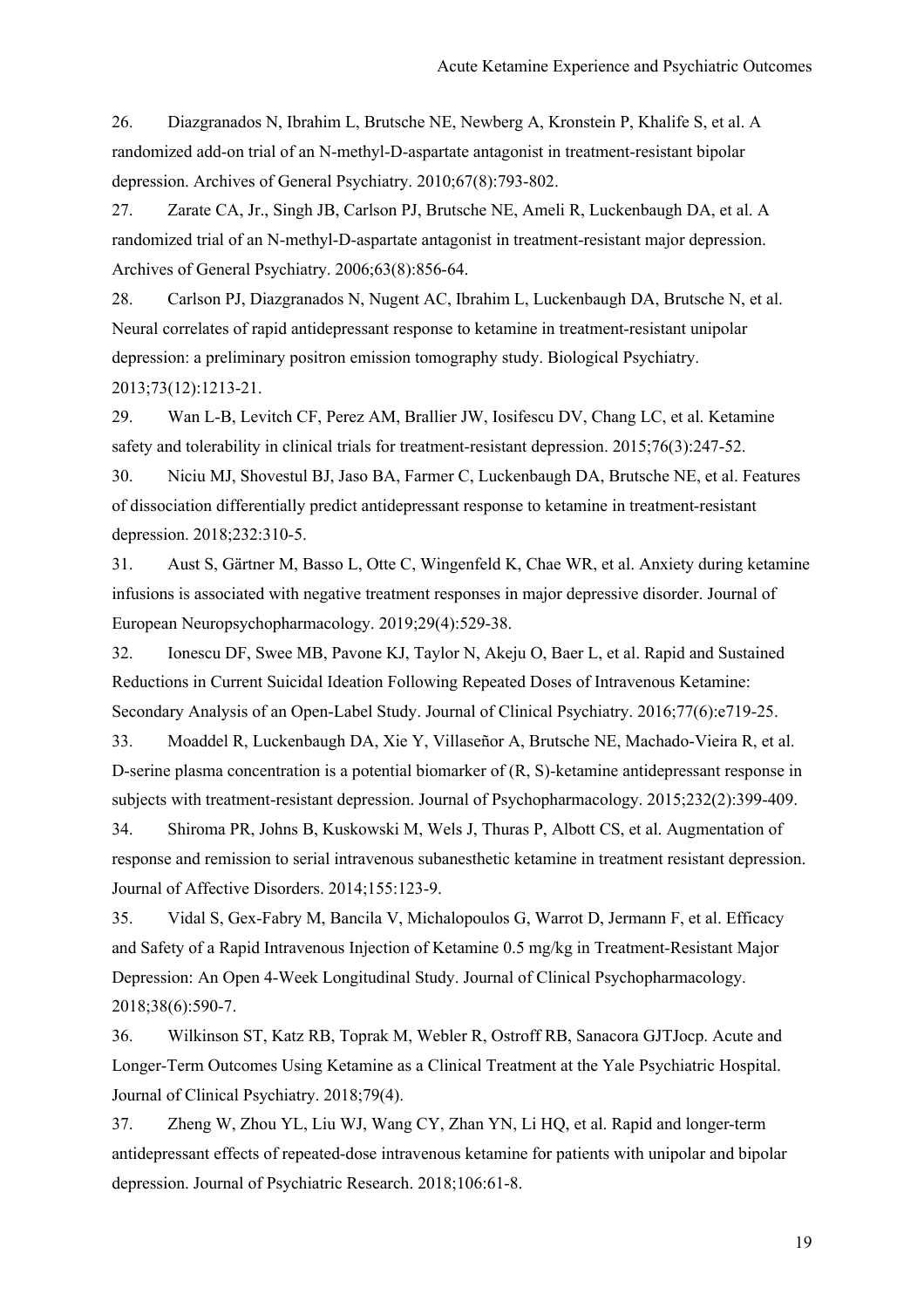38. Berman RM, Cappiello A, Anand A, Oren DA, Heninger GR, Charney DS, et al. Antidepressant effects of ketamine in depressed patients. Biological Psychiatry. 2000;47(4):351-4.

39. Sos P, Klirova M, Novak T, Kohutova B, Horacek J, Palenicek T. Relationship of ketamine's antidepressant and psychotomimetic effects in unipolar depression. Neuroendocrinology Letters. 2013;34(4):287-93.

40. Valentine GW, Mason GF, Gomez R, Fasula M, Watzl J, Pittman B, et al. The antidepressant effect of ketamine is not associated with changes in occipital amino acid neurotransmitter content as measured by [1H]-MRS. Psychiatry Research: Neuroimaging. 2011;191(2):122-7.

41. Lapidus KA, Levitch CF, Perez AM, Brallier JW, Parides MK, Soleimani L, et al. A randomized controlled trial of intranasal ketamine in major depressive disorder. Biological Psychiatry. 2014;76(12):970-6.

42. Phillips JL, Norris S, Talbot J, Birmingham M, Hatchard T, Ortiz A, et al. Single, Repeated, and Maintenance Ketamine Infusions for Treatment-Resistant Depression: A Randomized Controlled Trial. American Journal of Psychiatry. 2019;176(5):401-9.

43. Williams NR, Heifets BD, Blasey C, Sudheimer K, Pannu J, Pankow H, et al. Attenuation of Antidepressant Effects of Ketamine by Opioid Receptor Antagonism. American Journal of Psychiatry. 2018;175(12):1205-15.

44. Valentine GW, Mason GF, Gomez R, Fasula M, Watzl J, Pittman B, et al. The antidepressant effect of ketamine is not associated with changes in occipital amino acid neurotransmitter content as measured by [1H]-MRS. 2011;191(2):122-7.

45. Fava M, Freeman MP, Flynn M, Judge H, Hoeppner BB, Cusin C, et al. Double-blind, placebo-controlled, dose-ranging trial of intravenous ketamine as adjunctive therapy in treatmentresistant depression (TRD). Journal of Molecular Psychiatry. 2018:1.

46. Popova V, Daly EJ, Trivedi M, Cooper K, Lane R, Lim P, et al. Efficacy and Safety of Flexibly Dosed Esketamine Nasal Spray Combined With a Newly Initiated Oral Antidepressant in Treatment-Resistant Depression: A Randomized Double-Blind Active-Controlled Study. American Journal of Psychiatry. 2019;176(6):428-38.

47. Vidal S, Gex-Fabry M, Bancila V, Michalopoulos G, Warrot D, Jermann F, et al. Efficacy and safety of a rapid intravenous injection of ketamine 0.5 mg/kg in treatment-resistant major depression: An open 4-week longitudinal study. 2018;38(6):590-7.

48. Popova V, Daly EJ, Trivedi M, Cooper K, Lane R, Lim P, et al. Efficacy and safety of flexibly dosed esketamine nasal spray combined with a newly initiated oral antidepressant in treatment-resistant depression: a randomized double-blind active-controlled study. 2019;176(6):428- 38.

49. Lapidus KA, Levitch CF, Perez AM, Brallier JW, Parides MK, Soleimani L, et al. A randomized controlled trial of intranasal ketamine in major depressive disorder. 2014;76(12):970-6.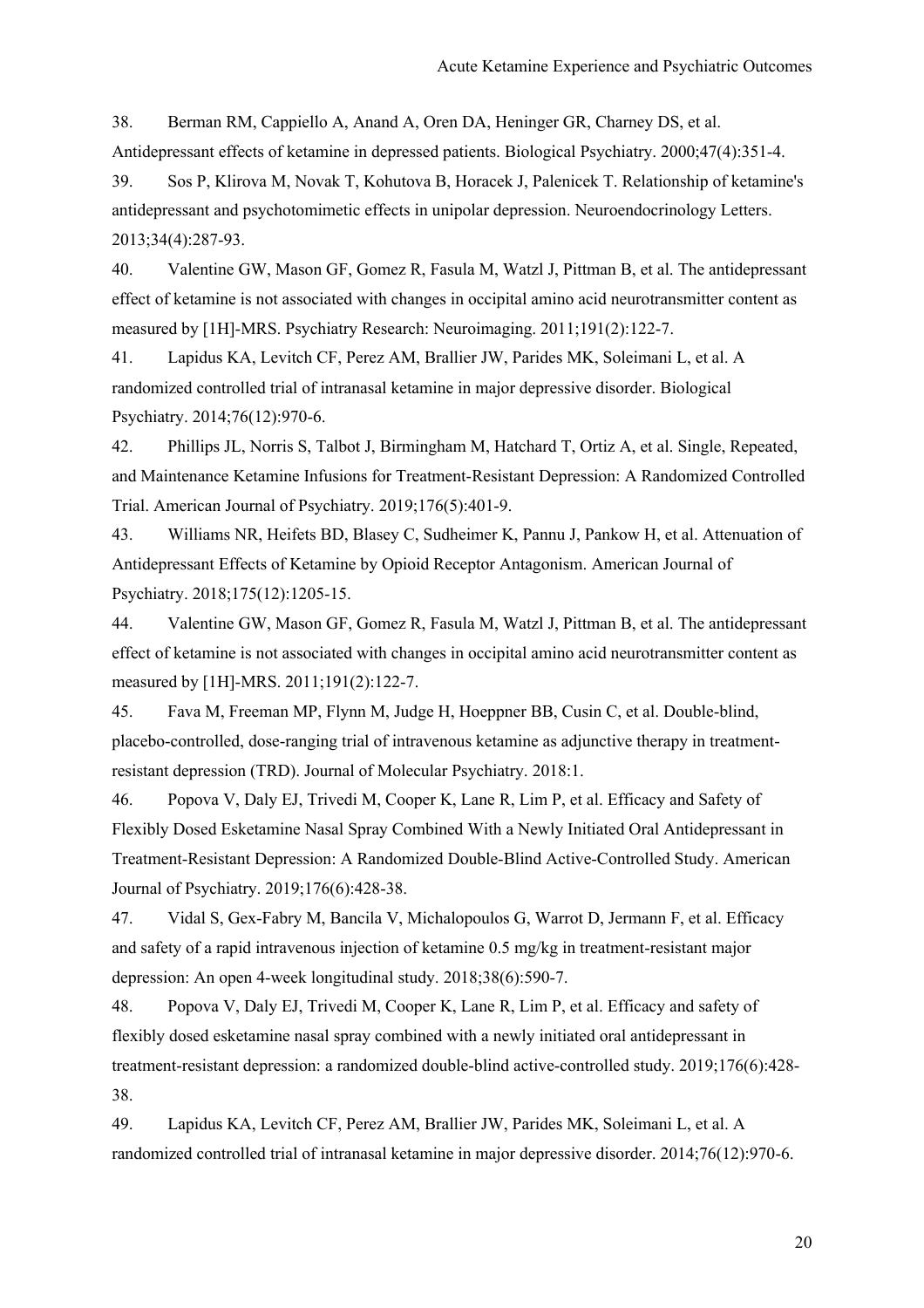50. Moaddel R, Luckenbaugh DA, Xie Y, Villaseñor A, Brutsche NE, Machado-Vieira R, et al. D-serine plasma concentration is a potential biomarker of (R, S)-ketamine antidepressant response in subjects with treatment-resistant depression. 2015;232(2):399-409.

51. Phillips JL, Norris S, Talbot J, Birmingham M, Hatchard T, Ortiz A, et al. Single, repeated, and maintenance ketamine Infusions for treatment-resistant depression: a randomized controlled trial. 2019;176(5):401-9.

52. Berman RM, Cappiello A, Anand A, Oren DA, Heninger GR, Charney DS, et al. Antidepressant effects of ketamine in depressed patients. 2000;47(4):351-4.

53. Fava M, Freeman MP, Flynn M, Judge H, Hoeppner BB, Cusin C, et al. Double-blind, placebo-controlled, dose-ranging trial of intravenous ketamine as adjunctive therapy in treatmentresistant depression (TRD). 2018:1.

54. Sos P, Klirova M, Novak T, Kohutova B, Horacek J, Palenicek TJNL. Relationship of ketamine's antidepressant and psychotomimetic effects in unipolar depression. 2013;34(4):287-93.

55. Wilkinson ST, Katz RB, Toprak M, Webler R, Ostroff RB, Sanacora GJTJocp. Acute and Longer-Term Outcomes Using Ketamine as a Clinical Treatment at the Yale Psychiatric Hospital. 2018;79(4).

56. Shiroma PR, Johns B, Kuskowski M, Wels J, Thuras P, Albott CS, et al. Augmentation of response and remission to serial intravenous subanesthetic ketamine in treatment resistant depression. 2014;155:123-9.

57. Williams NR, Heifets BD, Blasey C, Sudheimer K, Pannu J, Pankow H, et al. Attenuation of antidepressant effects of ketamine by opioid receptor antagonism. 2018;175(12):1205-15.

58. Aust S, Gärtner M, Basso L, Otte C, Wingenfeld K, Chae WR, et al. Anxiety during ketamine infusions is associated with negative treatment responses in major depressive disorder. 2019;29(4):529-38.

59. Ionescu DF, Swee MB, Pavone KJ, Taylor N, Akeju O, Baer L, et al. Rapid and sustained reductions in current suicidal ideation following repeated doses of intravenous ketamine. 2016;77(6):e719-e25.

60. Zheng W, Zhou Y-L, Liu W-J, Wang C-Y, Zhan Y-N, Li H-Q, et al. Rapid and longer-term antidepressant effects of repeated-dose intravenous ketamine for patients with unipolar and bipolar depression. 2018;106:61-8.

61. Bremner JD, Krystal JH, Putnam FW, Southwick SM, Marmar C, Charney DS, et al. Measurement of dissociative states with the Clinician-Administered Dissociative States Scale (CADSS). Journal of Traumatic Stress. 1998;11(1):125-36.

62. Hamilton M. A rating scale for depression. Journal of neurology, neurosurgery, and psychiatry. 1960;23(1):56-62.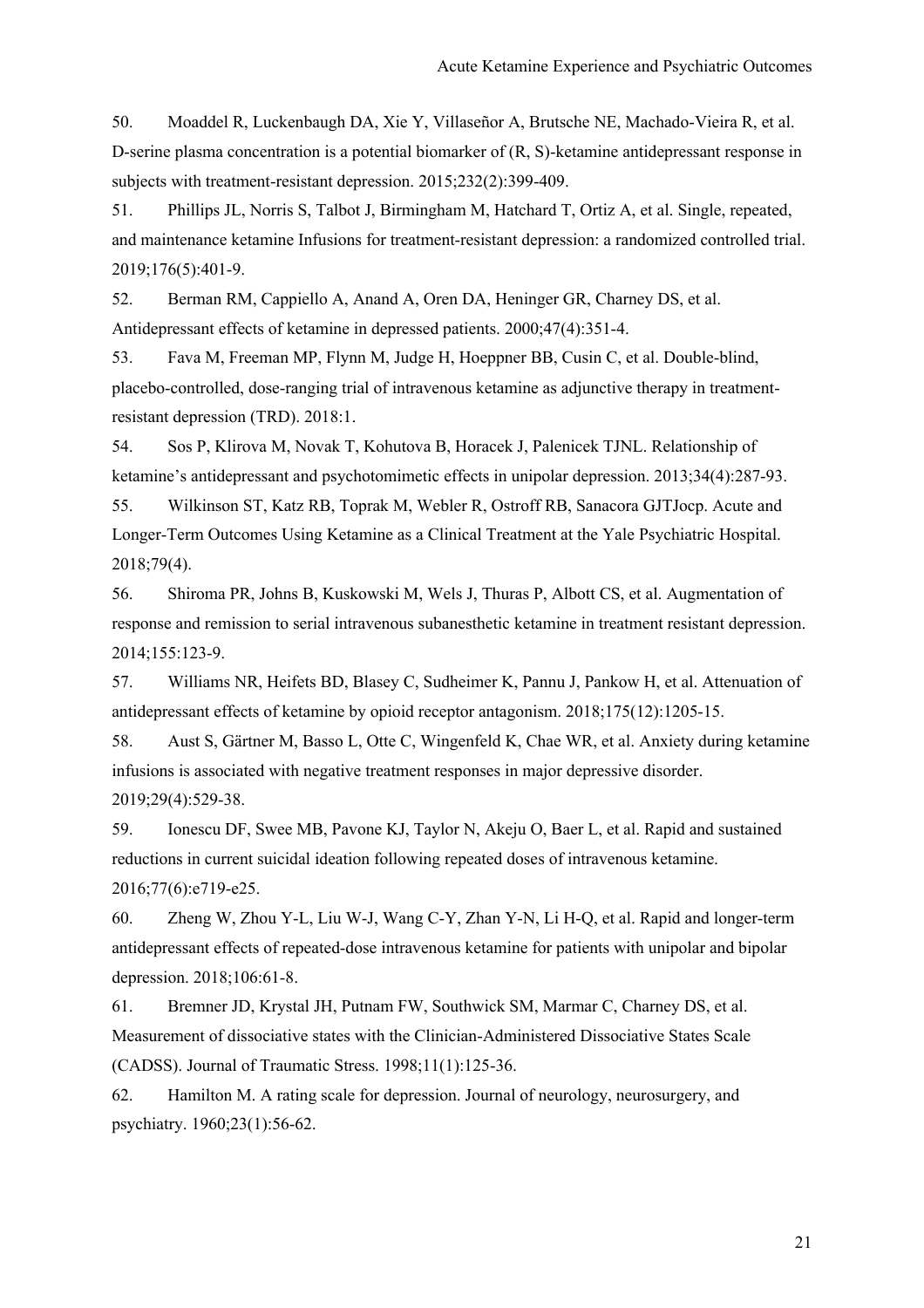63. Carlson PJ, Diazgranados N, Nugent AC, Ibrahim L, Luckenbaugh DA, Brutsche N, et al. Neural correlates of rapid antidepressant response to ketamine in treatment-resistant unipolar depression: a preliminary positron emission tomography study. 2013;73(12):1213-21.

64. Hamilton M. A rating scale for depression. 1960;23(1):56.

65. Posner K, Brent D, Lucas C, Gould M, Stanley B, Brown G, et al. Columbia-suicide severity rating scale (C-SSRS). 2008.

66. Overall JE, Gorham DRJPr. The brief psychiatric rating scale. Psychological Reports. 1962;10(3):799-812.

67. Dittrich A, Lamparter D, Maurer MJEkEPP, Zürich. 5D-ABZ: Fragebogen zur Erfassung Aussergewöhnlicher Bewusstseinszustände. 1999.

68. Dakwar E, Nunes E, Hart C, Hu M, Foltin R, Levin FJN. A sub-set of psychoactive effects may be critical to the behavioral impact of ketamine on cocaine use disorder: Results from a randomized, controlled laboratory study. 2018;142:270-6.

69. Dakwar E, Anerella C, Hart C, Levin F, Mathew S, Nunes EJD, et al. Therapeutic infusions of ketamine: do the psychoactive effects matter? Journal of Drug and Alcohol Dependence. 2014;136:153-7.

70. Krupitsky EM, Grinenko AY. Ketamine psychedelic therapy (KPT): a review of the results of ten years of research. Journal of Psychoactive Drugs. 1997;29(2):165-83.

71. Krupitsky E, Grinenko AJJopd. Ketamine psychedelic therapy (KPT): a review of the results of ten years of research. 1997;29(2):165-83.

72. Dakwar E, Anerella C, Hart C, Levin F, Mathew S, Nunes EJD, et al. Therapeutic infusions of ketamine: do the psychoactive effects matter? 2014;136:153-7.

73. Taylor JH, Landeros-Weisenberger A, Coughlin C, Mulqueen J, Johnson JA, Gabriel D, et al. Ketamine for Social Anxiety Disorder: A Randomized, Placebo-Controlled Crossover Trial. Neuropsychopharmacology. 2018;43(2):325-33.

74. Bremner JD, Krystal JH, Putnam FW, Southwick SM, Marmar C, Charney DS, et al. Measurement of dissociative states with the clinician-administered dissociative states scale (CADSS). 1998;11(1):125-36.

75. van Schalkwyk GI, Wilkinson ST, Davidson L, Silverman WK, Sanacora G. Acute psychoactive effects of intravenous ketamine during treatment of mood disorders: Analysis of the Clinician Administered Dissociative State Scale. Journal of Affective Disorders. 2018;227:11-6.

76. Neehoff S, Glue PJJoad. Dissociation after ketamine dosing: Is the CADSS fit for purpose? Journal of Affective Disorders. 2019;244:239-40.

77. Castle C, Gray A, Neehoff S, Glue P. Effect of ketamine dose on self-rated dissociation in patients with treatment refractory anxiety disorders. Journal of Psychopharmacology. 2017;31(10):1306-11.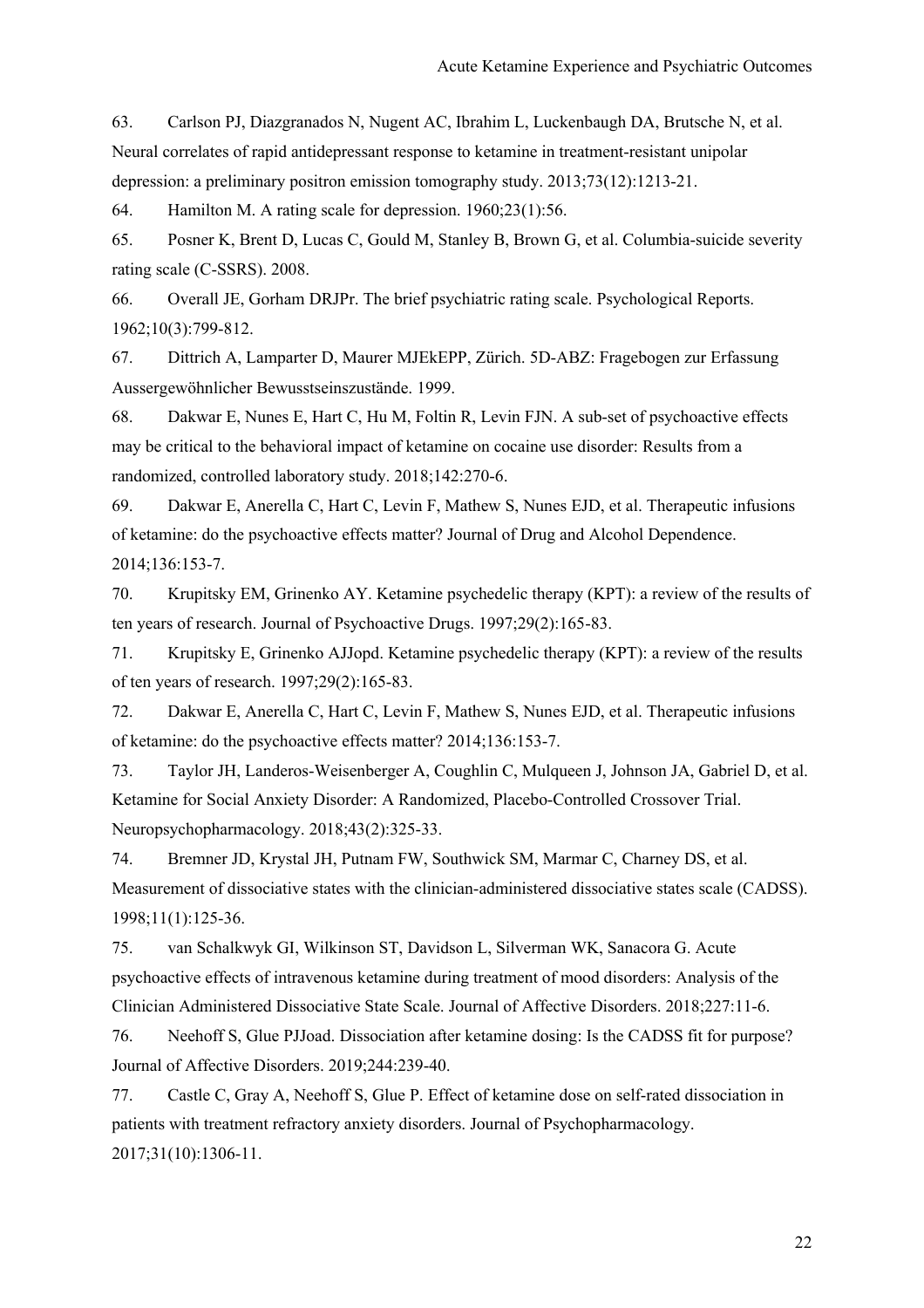78. Taylor JH, Landeros-Weisenberger A, Coughlin C, Mulqueen J, Johnson JA, Gabriel D, et al. Ketamine for social anxiety disorder: A randomized, placebo-controlled crossover trial. 2018;43(2):325.

79. Overall JE, Gorham DRJPr. The brief psychiatric rating scale. 1962;10(3):799-812.

80. Frohlich J, Van Horn JDJJop. Reviewing the ketamine model for schizophrenia.

2014;28(4):287-302.

81. Mason OJ, Morgan CJ, Stefanovic A, Curran HV. The psychotomimetic states inventory (PSI): measuring psychotic-type experiences from ketamine and cannabis. Schizophrenia Research. 2008;103(1-3):138-42.

82. van Schalkwyk GI, Wilkinson ST, Davidson L, Silverman WK, Sanacora GJJoad. Acute psychoactive effects of intravenous ketamine during treatment of mood disorders: Analysis of the Clinician Administered Dissociative State Scale. 2018;227:11-6.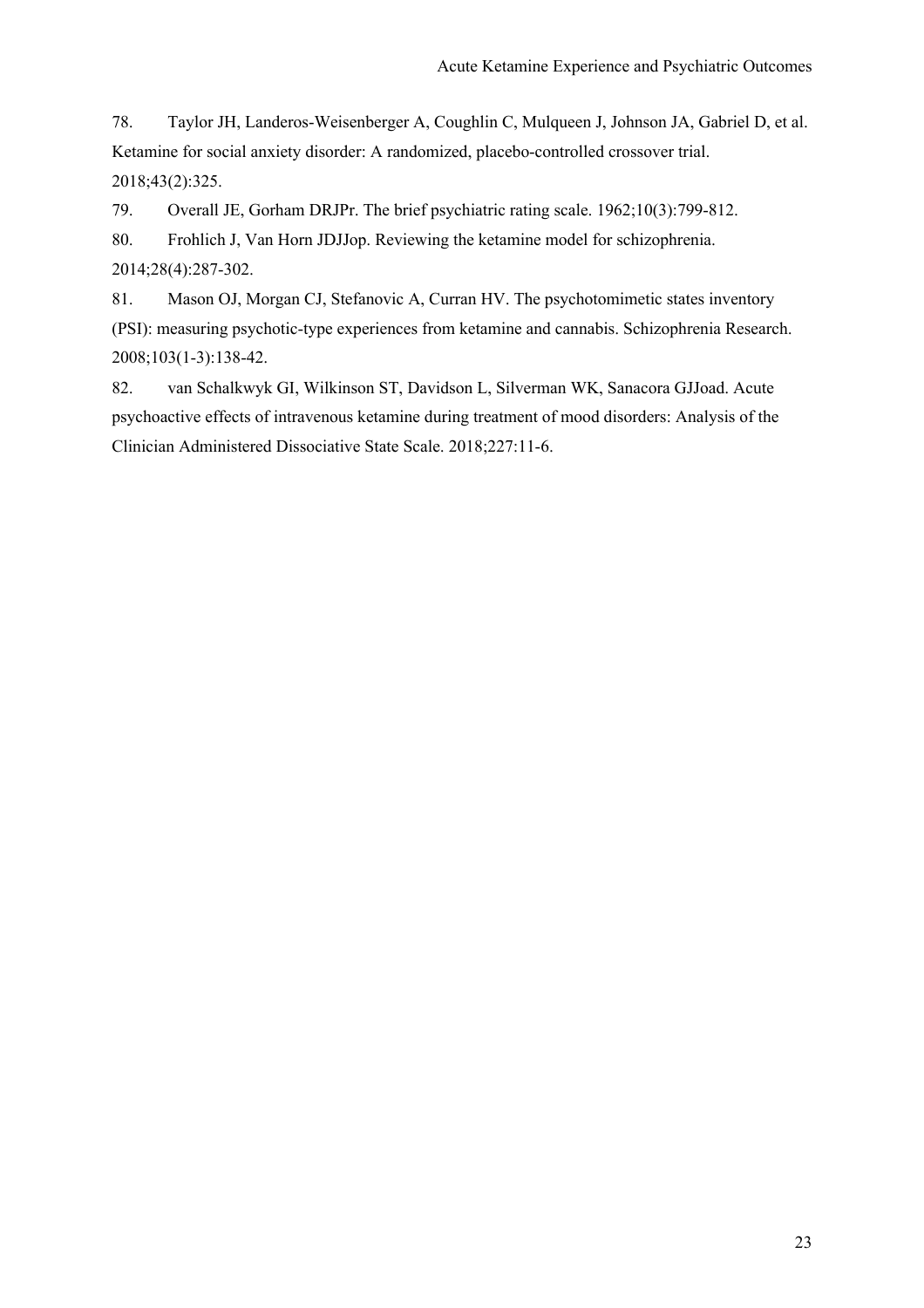

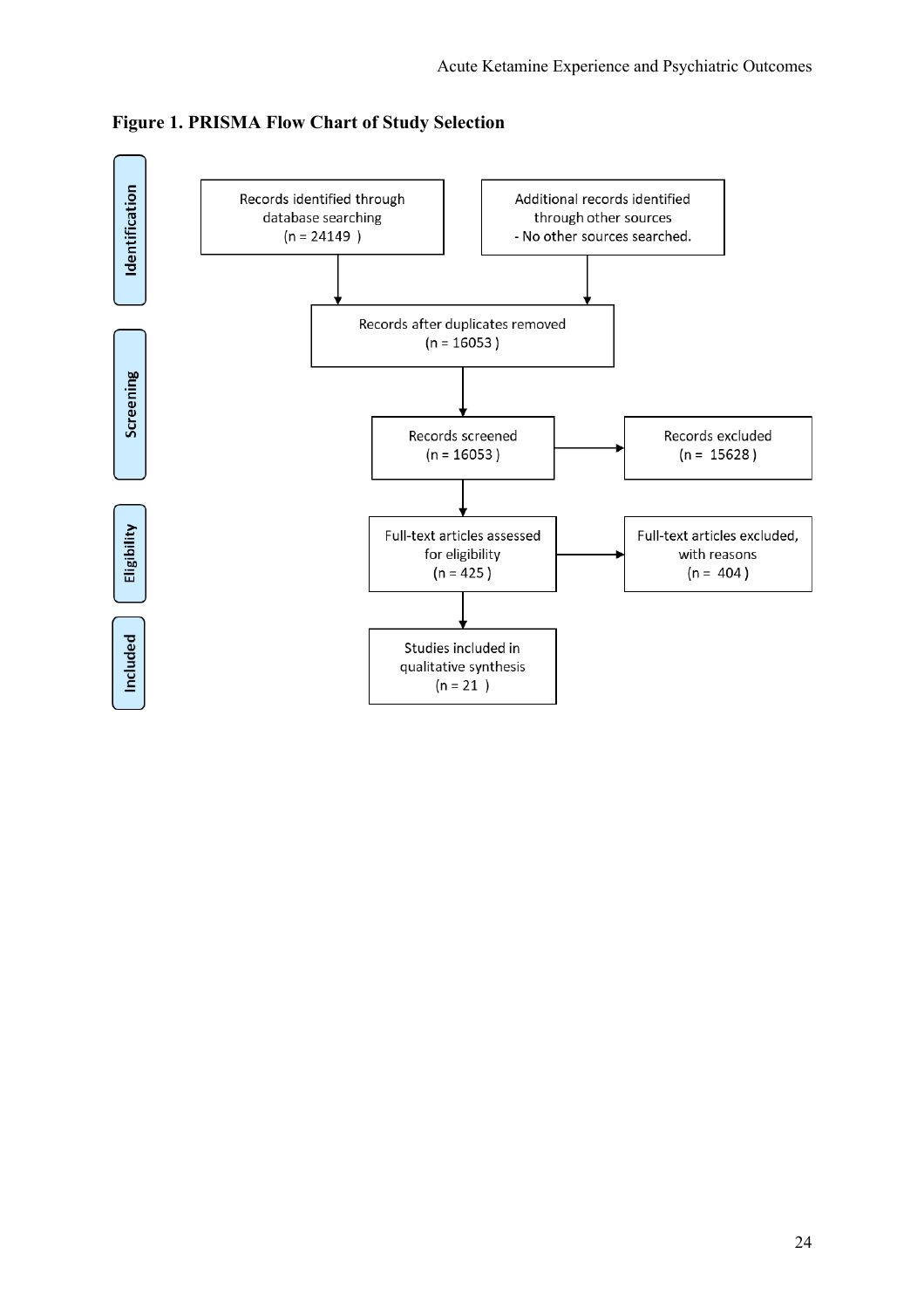| Author                  | <b>Diagnosis</b>                | $N^*$  | <b>Sex</b><br>(% f) | Age  | <b>Study</b><br>design | <b>Ketamine efficacy</b>                               | Outcome<br>measure | Outcome<br>measure<br>timepoint $(s)$ ** | <b>Psychoactive effects</b><br>measure     | <b>Key relevant findings</b>                                   |
|-------------------------|---------------------------------|--------|---------------------|------|------------------------|--------------------------------------------------------|--------------------|------------------------------------------|--------------------------------------------|----------------------------------------------------------------|
| Aust et al.,<br>2019    | <b>MDD</b>                      | 31     | 52                  | 49.5 | open label             | 55% treatment<br>response                              | <b>MADRS</b>       | BL - 3 weeks                             | 5D-ASC anxious ego<br>disintegration (AED) | $R(N=17)$ had lower 5D-<br>ASC AED scores than NRs<br>$(N=14)$ |
|                         |                                 |        |                     |      |                        |                                                        | <b>MADRS</b>       | BL - 3 weeks                             | 5D-ASC oceanic<br>boundlessness            | No difference Rs and NRs                                       |
|                         |                                 |        |                     |      |                        |                                                        | <b>MADRS</b>       | BL - 3 weeks                             | 5D-ASC visual<br>restructuralization       | No difference Rs and NRs                                       |
|                         |                                 |        |                     |      |                        |                                                        | <b>MADRS</b>       | BL - 3 weeks                             | 5D-ASC acoustic<br>alterations             | No difference Rs and NRs                                       |
|                         |                                 |        |                     |      |                        |                                                        | <b>MADRS</b>       | BL - 3 weeks                             | 5D-ASC altered<br>vigilance                | No difference Rs and NRs                                       |
| Berman et al.,          | MDD/BD                          | $\tau$ | 71                  | 37.0 | crossover,             | Significant                                            | <b>HDRS</b>        | $BL - 3$ days                            | VAS high                                   | No association found                                           |
| 2000                    |                                 |        |                     |      | DB, rand               | improvement<br>compared with<br>placebo                | <b>HDRS</b>        | $BL - 3$ days                            | $BPRS +$                                   | No association found                                           |
| Fava et al.,<br>2018    | <b>MDD</b>                      | 99     | 50                  | 46.2 | between,<br>DB, rand   | Significant<br>improvement<br>compared with<br>placebo | <b>HAMD</b>        | BL - 1 day &<br>$BL - 3$ days            | <b>CADSS</b>                               | No association found                                           |
| Ionescu et al.,<br>2016 | $MDD +$<br>suicidal<br>ideation | 14     | 79                  | 50.0 | open label             | 50% remission of<br>suicidal ideation                  | HDRS-SI            | BL - 3 weeks                             | <b>CADSS</b>                               | Dissociation positively<br>correlated w/ suicidal<br>ideation  |
|                         |                                 |        |                     |      |                        |                                                        | C-SSRS In          | BL - 3 weeks                             | <b>CADSS</b>                               | No association found                                           |
|                         |                                 |        |                     |      |                        |                                                        | C-SSRS Id          | BL - 3 weeks                             | <b>CADSS</b>                               | No association found                                           |
| Lapidus et al.,         | <b>MDD</b>                      | 18     | 50                  | 48.0 | crossover,             | 44% treatment                                          | <b>MADRS</b>       | BL-24h                                   | <b>CADSS</b>                               | No association found                                           |
| 2014                    |                                 |        |                     |      | DB, rand               | response                                               |                    | BL-24h                                   | $BPRS +$                                   | No association found                                           |
| Moaddel et<br>al., 2015 | <b>MDD</b>                      | 21     | 38                  | 47.2 | open label             | 38% treatment<br>response                              | <b>MADRS</b>       | BL - 230 min                             | <b>CADSS</b>                               | $R(N=8)$ had greater CADSS<br>scores than NRs $(N=13)$         |

## **Table 1. Studies included in Systematic Review**

**% f: percentage female, MDD: Major Depressive Disorder, BD: Bipolar Disorder, DB: double-blind, rand: randomized, MADRS: Montgomery Asberger Depression Rating Scale, HDRS: Hamilton Depression Rating Scale, HDRS-I: Hamilton Depression Rating Suicide Subscale, C-SSRS: Columbia Suicide Severity Rating Scale, C-SSRS In: Columbia Suicide Severity Rating Intensity Subscale, C-SSRS Id: Columbia Suicide Severity Rating Ideation Subscale, 5D-ASC: 5-Dimensional Altered State of Consciousness Rating Scale, VAS: Visual Analogue Scale, BPRS: Brief Psychiatric Rating Scale , CADSS: Clinician Administered Dissociative States Scale, R: Responders, NR: Non-responders M: Mean, SD: Standard Deviation, \* number of participants used to calculate key relevant findings**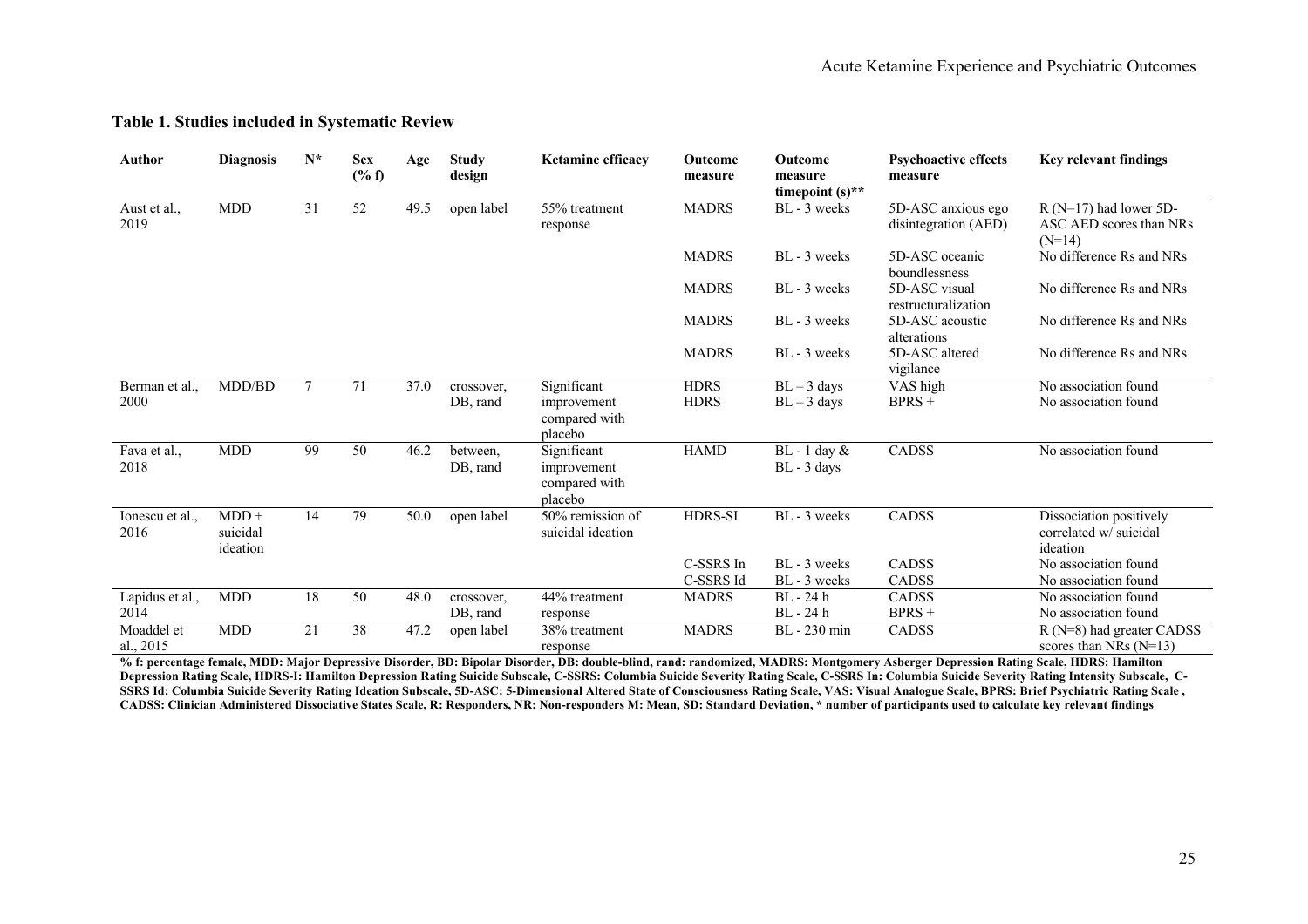| <b>Author</b>             | <b>Diagnosis</b> | $N^*$ | <b>Sex</b><br>$(\% f)$ | Age  | <b>Study</b><br>design                | Ketamine efficacy                                      | Outcome<br>measure                        | Outcome<br>measure<br>timepoint (s)         | <b>Psychoactive effects</b><br>measure                     | Key relevant findings                                                                     |
|---------------------------|------------------|-------|------------------------|------|---------------------------------------|--------------------------------------------------------|-------------------------------------------|---------------------------------------------|------------------------------------------------------------|-------------------------------------------------------------------------------------------|
| Niciu et al.,<br>2018     | MDD/BD           | 126   | $\overline{52}$        | 44.0 | 1 x open<br>label, $2 x$<br>crossover | Not calculated as<br>secondary analysis                | <b>HAMD</b>                               | BL - 7 days                                 | <b>CADSS</b><br>depersonalisation (DP)                     | CADSS DP positively<br>associated w/ antidepressant<br>response                           |
|                           |                  |       |                        |      | (DB, rand)                            |                                                        | <b>HAMD</b><br><b>HAMD</b><br><b>HAMD</b> | BL - 7 days<br>$BL - 7$ days<br>BL - 7 days | <b>CADSS</b> total<br>CADSS amnesia<br>CADSS derealisation | No association found<br>No association found<br>No association found                      |
| Phillips et al.,<br>2019  | <b>MDD</b>       | 22    | 55                     | 41.7 | crossover,<br>DB, rand                | Significant<br>improvement<br>compared with<br>placebo | <b>MADRS</b>                              | $BL - 24$ hours                             | <b>CADSS</b>                                               | Dissociation positively<br>correlated w/ antidepressant<br>response                       |
| Popova et al.,<br>2019    | <b>MDD</b>       | 101   | 62                     | 45.6 | between,<br>DB, rand                  | Significant<br>improvement<br>compared with<br>placebo | <b>MADRS</b>                              | BL - 28 days                                | <b>CADSS</b>                                               | No difference between Rs<br>$(N=70)$ and NRs $(N=31)$                                     |
| Shiroma et al<br>2014     | <b>MDD</b>       | 14    | $\theta$               | 54.1 | open label                            | 92% treatment<br>response                              | <b>MADRS</b>                              | <b>BL</b> - 12 days                         | <b>CADSS</b>                                               | No association found                                                                      |
| Sos et al.,<br>2013       | <b>MDD</b>       | 27    | 56                     | 43.7 | crossover,<br>DB, rand                | Significant<br>improvement<br>compared with<br>placebo | <b>MADRS</b>                              | BL - 7 days                                 | <b>BPRS</b>                                                | BPRS change negatively<br>correlated w/ antidepressant<br>response                        |
| Valentine et<br>al., 2011 | <b>MDD</b>       | 10    | 60                     | 41.7 | crossover,<br>SB, non-<br>rand        | Significant<br>improvement<br>compared with<br>placebo | <b>HDRS</b>                               | BL - 7 days                                 | <b>CADSS</b>                                               | No association found                                                                      |
| Vidal et al.,<br>2018     | <b>MDD</b>       | 10    | 60                     | 51.0 | open label                            | 80% treatment<br>response                              | <b>MADRS</b>                              | BL - 230 min                                | $BPRS +$                                                   | $\overline{BPRS}$ + not correlated with<br>outcome. Trend for an<br>association on day 0. |
|                           |                  |       |                        |      |                                       |                                                        | <b>MADRS</b>                              | BL - 230 min                                | 5d-ASC                                                     | No correlation found                                                                      |
| Wan et al.,<br>2015       | <b>MDD</b>       | 84    | $\overline{45}$        | 47.2 | 2 x open-<br>label, $1 x$<br>between  | 67% treatment<br>response                              | <b>MADRS</b><br><b>MADRS</b>              | BL - 24 hours<br>BL - 24 hours              | <b>CADSS</b><br>$BPRS +$                                   | No difference between Rs<br>$(N=56)$ and NRs $(N=28)$<br>No difference between Rs         |
|                           |                  |       |                        |      | (DB, rand)                            |                                                        |                                           |                                             |                                                            | and NRs                                                                                   |
| Wilkinson et<br>al., 2019 | <b>MDD</b>       | 44    | 60                     | 46.7 | open label                            | $\overline{46\%}$ treatment<br>response                | QUIDS-SR<br><b>MADRS</b>                  | BL - 4 days<br>BL - 4 days                  | <b>CADSS</b><br><b>CADSS</b>                               | No association found<br>No association found                                              |
| Williams et               | MDD/BD           | 12    | 43                     | 41.3 | crossover,                            | 50% treatment                                          | <b>HAMD</b>                               | <b>BL</b> - 14 days                         | <b>CADSS</b>                                               | No association found                                                                      |
| al., 2018                 |                  |       |                        |      | DB, rand                              | response                                               |                                           |                                             |                                                            |                                                                                           |

**% f: percentage of females, MDD: Major Depressive Disorder, BD: Bipolar Disorder, DB: double-blind, rand: randomized, MADRS: Montgomery Asberger Depression Rating Scale, HDRS: Hamilton Depression Rating Scale, HDRS-I: Hamilton Depression Rating Suicide Subscale, C-SSRS: Columbia Suicide Severity Rating Scale, C-SSRS In: Columbia Suicide Severity Rating Intensity Subscale, C-SSRS Id: Columbia Suicide Severity Rating Ideation Subscale, 5D-ASC: 5-Dimensional Altered State of Consciousness Rating Scale, VAS: Visual Analogue Scale, BPRS: Brief Psychiatric Rating Scale , CADSS: Clinician Administered Dissociative States Scale, R: Responders, NR: Non-responders M: Mean, SD: Standard Deviation, \* number of participants used to calculate key relevant findings**